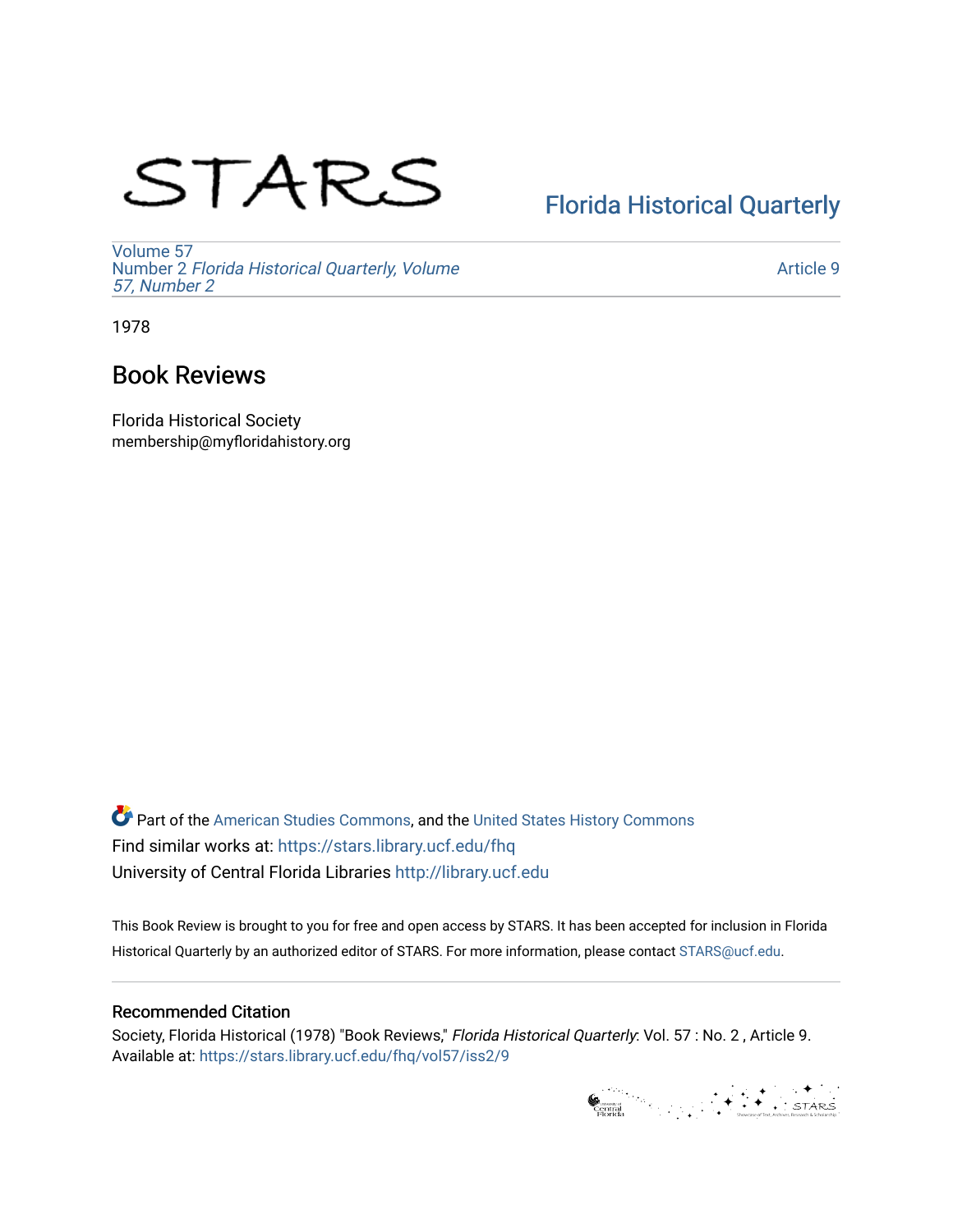# BOOK REVIEWS

*Daniel Ladd: Merchant Prince of Frontier Florida.* By Jerrell H. Shofner. (Gainesville: University Presses of Florida, 1978. ix, 180 pp. Preface, notes, illustrations, maps, bibliography, index. \$8.50.)

Jerrell Shofner has done it again. He has made a high quality contribution to the literature of local history. This painstaking study is not a biography in the usual sense for it gives us little feel for the personality and home life of Daniel Ladd. It is an important study of the life and times of a businessman in the Old South - a not highly-touted vocation in that preeminently agricultural region, but one which the planters and farmers could not live without.

Daniel Ladd was a cotton factor in the Tallahassee region of Florida, basing his business mainly in the little St. Marks River village of Newport. In addition to his role as a factor he served his neighbors with general mercantile business, banking services, and as a promoter of local industry, river improvement, and road building. Ladd came to Florida in 1833. Born in Augusta, Maine, in 1817, he came of a family of merchants and traders, some of whose members had already moved South. Ladd began his Florida career as an apprentice clerk in his uncle's commission house in Magnolia and moved with his relatives to Port Leon in 1839 as the former town declined. There he went into business for himself and rapidly became a successful enterpriser noted for his honesty and sound business practices. After the destruction of Port Leon by a hurricane in 1843, Ladd was influential in the founding of Newport on higher ground further up the St. Marks River.

Ladd's life, which ended in 1872, paralleled the rise and decline of Newport and of plantation agriculture in Middle Florida. Shofner chronicles in considerable detail the business activities of Ladd at Newport as a promoter of the town, a factor whose business extended even into southern Georgia, a financier who provided the credit facilities his customers needed, a buyer and seller of human beings in the persons of black slaves, a shipper

 $[213]$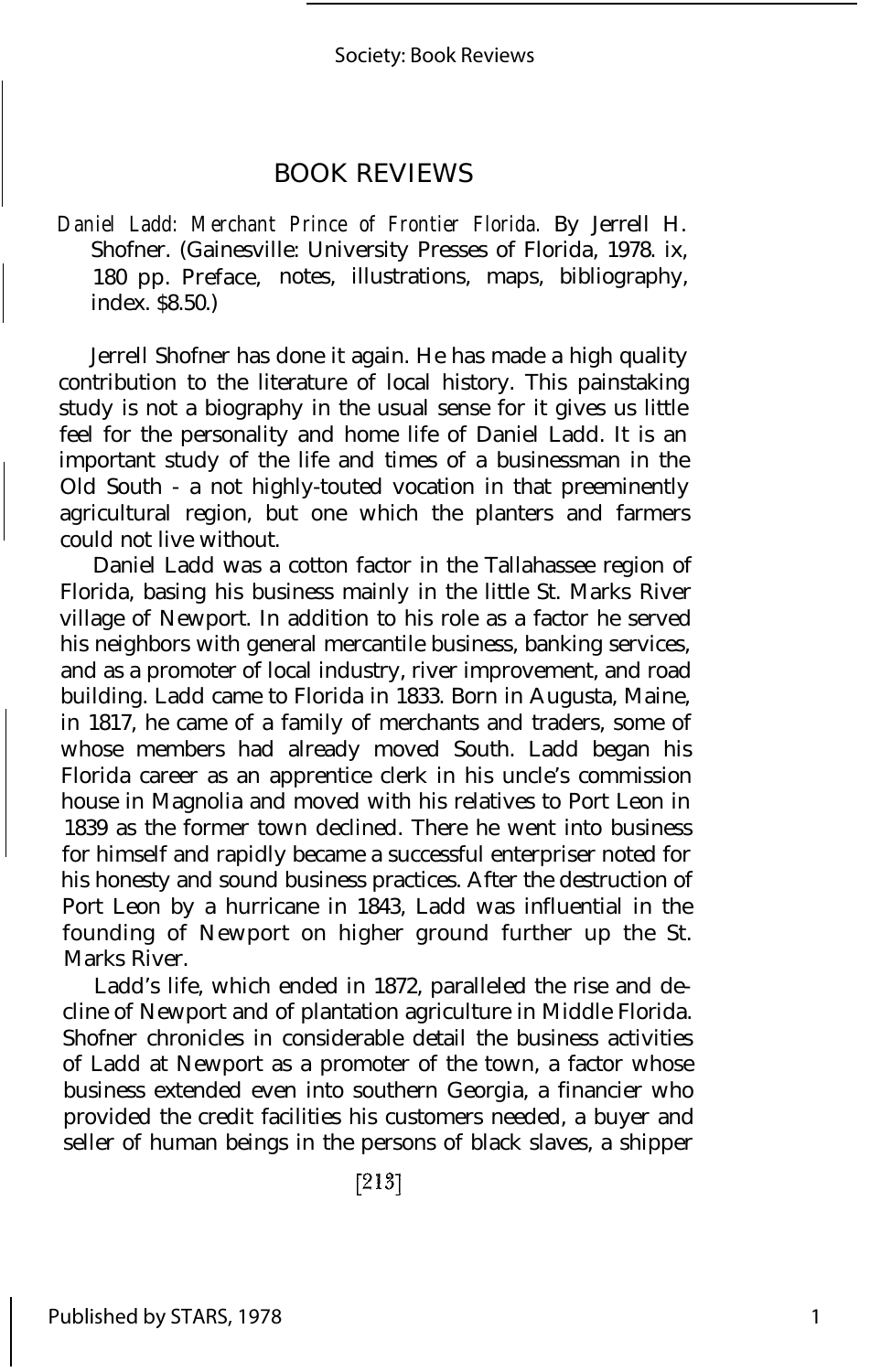who owned a river boat to transport his own and his competitors' goods, the owner of a steam-powered cotton press and lumber mill and the Wakulla Iron Works, a manufacturer of cypress barrels, a dealer in machinery made elsewhere, an owner of a plank road company, a small investor in a telegraph company, operator of a turpentine distillery, an importer of ice from New England, a real estate broker, promoter of a supposedly medicinal sulphur springs resort - in general, a restless, active man who found "excitement in arranging a specific purchase and pleasure in converting the original transaction into profit, no matter how small." The tensions, the bargaining, the compromises of trading "not only justified existence for Daniel Ladd, they made life interesting."

Ladd was not a political man and rarely commented on the turbulent controversies tearing the Union in the 1850s, but he was alarmed at the prospects of disruption of the federal government which would bring in its wake economic disruption. By 1860, the New England-born businessman was making known his strong Unionist sentiments, yet his neighbors elected him a delegate to the secession convention. There he opposed Florida's leaving the Union until the last vote. Then, seeing the hopelessness of opposition, he voted for leaving the Union.

Though opposed to civil war, Ladd realized the necessity for retaining the goodwill of his fellow citizens and gave unstinting financial support to the Confederacy. By 1865, "a war he had not wanted had resulted in the destruction of his successful factorage business along with most of his commercial and industrial property." Though he expected that with peace he would recover his former position, Ladd never fully recouped his Civil War losses. He was one of those antebellum figures who had lived too long. The plantation system never recovered in Middle Florida, and the new railroads turned business and commerce away from the puny port facilities of the St. Marks River.

Dr. Shofner is commended for this fine book; the University Presses of Florida is complimented for a very well-produced volume.

*University of Florida* HERBERT J. DOHERTY, JR.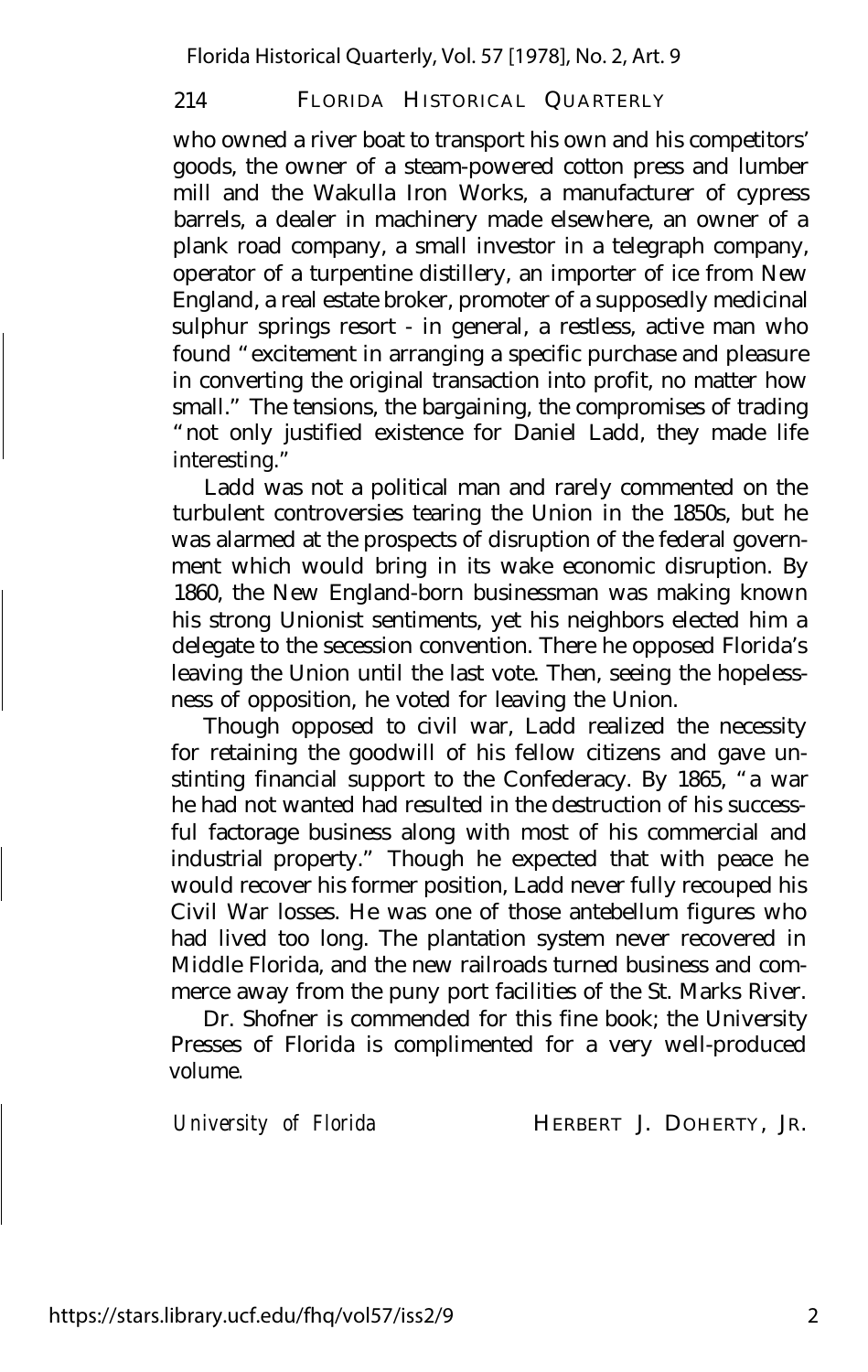#### BOOK REVIEWS 215

*Eighteenth-Century Florida and the Revolutionary South.* Edited by Samuel Proctor. (Gainesville: University of Florida Press, 1978. xvii, 125 pp. Introduction, symposium participants, notes. \$6.50.)

In Spain, where this book was read, savored, and reviewed, many dinners begin with an assortment of hors d'oeuvres called *entremeses variados.* A small taste of seven different "dishes," three commentaries, and an overview preface make this volume a similar offering, bound to stimulate one's appetite for more.

Florida's chairman of the American Revolution Bicentennial Commission, Lieutenant-Governor James H. Williams, sets the stage in "The Challenge of the Bicentennial," which, he concludes, "is not merely a memory but an enduring tradition . . . the promise that we will keep alive their vision of a free people" (p. 2).

David R. Chesnutt's experience as assistant editor of *The Papers of Henry Laurens* at the University of South Carolina brings a cogent analysis of "South Carolina's Impact Upon East Florida, 1763-1776," and the subsequent failure to mold East Florida into the South Carolina image. Different geographical factors were largely responsible, but Florida "was obviously outside the American mainstream" (p. 14). A theme common among all papers-the loyalty of settlers in the provinces of East and West Florida-further serves to place Florida's Revolutionary experience as unique. Thomas Brown, a loyalist refugee from Georgia's backcountry, is the central figure in Gary D. Olson's contribution. Brown's organization of the East Florida Rangers and their subsequent participation in the 1779 Savannah campaign illustrate the common problems faced in any war-conflicting, overlapping jurisdiction and jealousy among military commanders which prevented unified strategy and tactics.

In commenting on the essays by Professors Chesnutt and Olson, Professor Aubrey Christian Land of the University of Georgia notes, "they both say something new, and they both suggest much more. Each adds," he concludes, "a new facet to the Revolutionary period of Florida history" (p. 29). He points up the British failures to capitalize on opportunities (such as the loyalist sentiment typical in such fighters as Thomas Brown)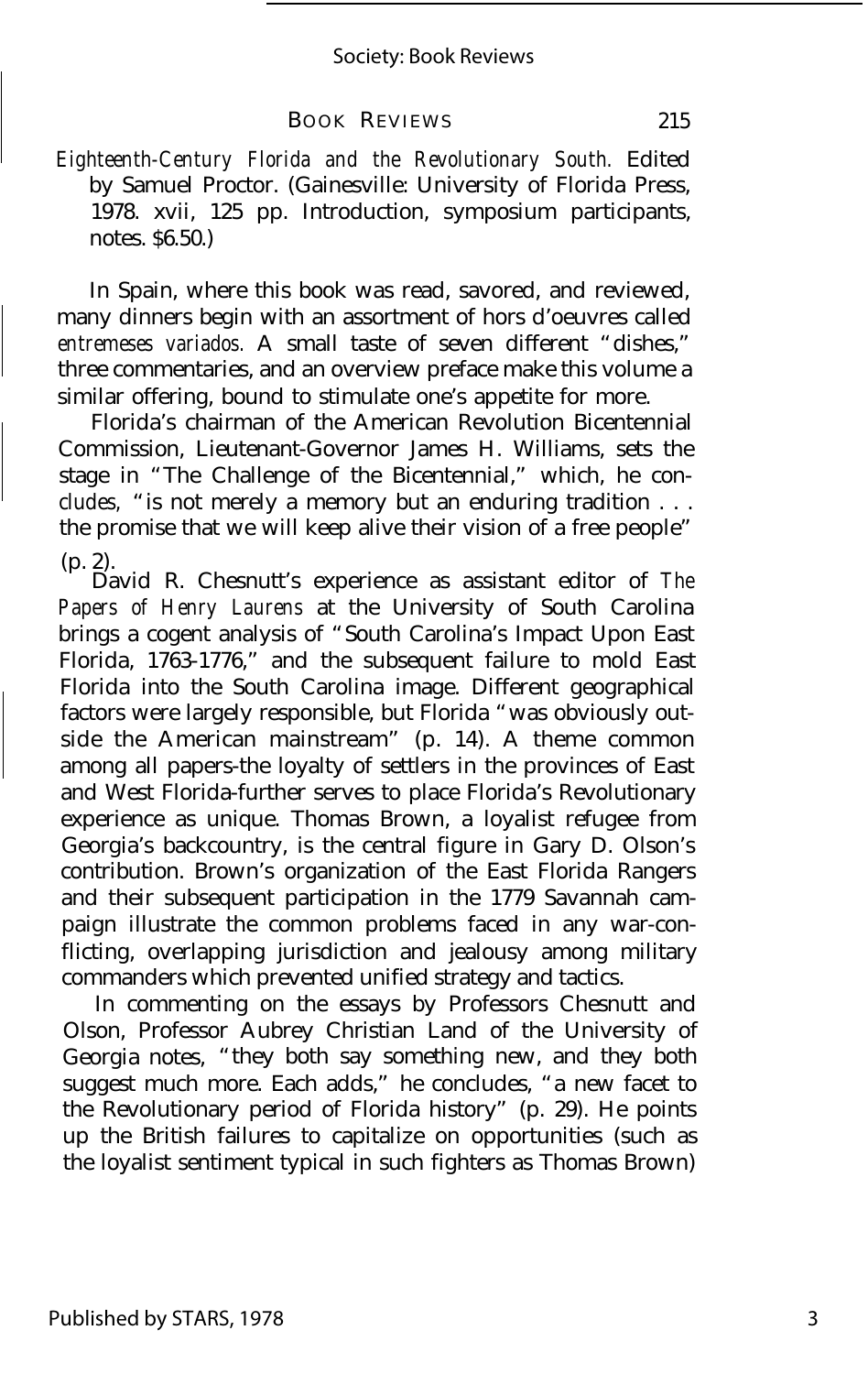Florida Historical Quarterly, Vol. 57 [1978], No. 2, Art. 9

216 FLORIDA HISTORICAL QUARTERLY

and in making "almost every mistake in the military lexicon" (p. 32).

Perhaps the most significant publication program emerging from the Bicentennial was the sponsorship by the National Endowment for the Humanities and the American Association for State and Local History of a series of volumes covering each state and the District of Columbia, under the chairmanship of James Morton Smith. Smith's essay on "Historical Agencies and the Bicentennial" is laced with good humor, solid facts, and an encyclopedia of programs sponsored throughout the land. Calling attention to the success of the American system over Watergate (Hugh Scott's August 9, 1974 note to James Madison: "It Worked."), Smith concludes that the Bicentennial has "reaffirmed our faith and hope in the vitality of the American experiment in self-government." (pp. 47-48).

Robin F. A. Fabel's study, "West Florida and British Strategy in the American Revolution," stresses the neglect which allowed the Spaniards under Bernardo de Galvez to conquer the British population centers in West Florida. Fabel stresses the fact that the British command regarded West Florida more as an island of the West Indies than as a part of the North American mainland, and that the British navy held the key to its defense. But the American Revolution was not the Seven Years War, and the combined Franco-Spanish fleet kept the British navy from its strategic duties. Fabel does make one serious error in speaking of the northern boundary of West Florida, which he says was fixed at the thirty-first parallel. That the 1764 line was actually moved to the  $32^{\circ}$  28' vicinity gave rise to the post-Revolution boundary disputes between Spain and the U.S. (p. 50). Thomas D. Watson gives us a preview of his forthcoming contribution to the study of the outstanding mercantile firm of Panton, Leslie and Company by tracing the rise of the British firm in West Florida, 1782-1785. Spain subsequently utilized the firm to keep southern Indians supplied and allied.

Professor John Francis McDermott indicates his long experience doing research on the Mississippi Valley in "Some Thoughts on Britain and Spain in West Florida During the Revolution," and he reiterates the key point: "these colonies had strategic value for their parent countries, but otherwise they were insignificant." (p. 91).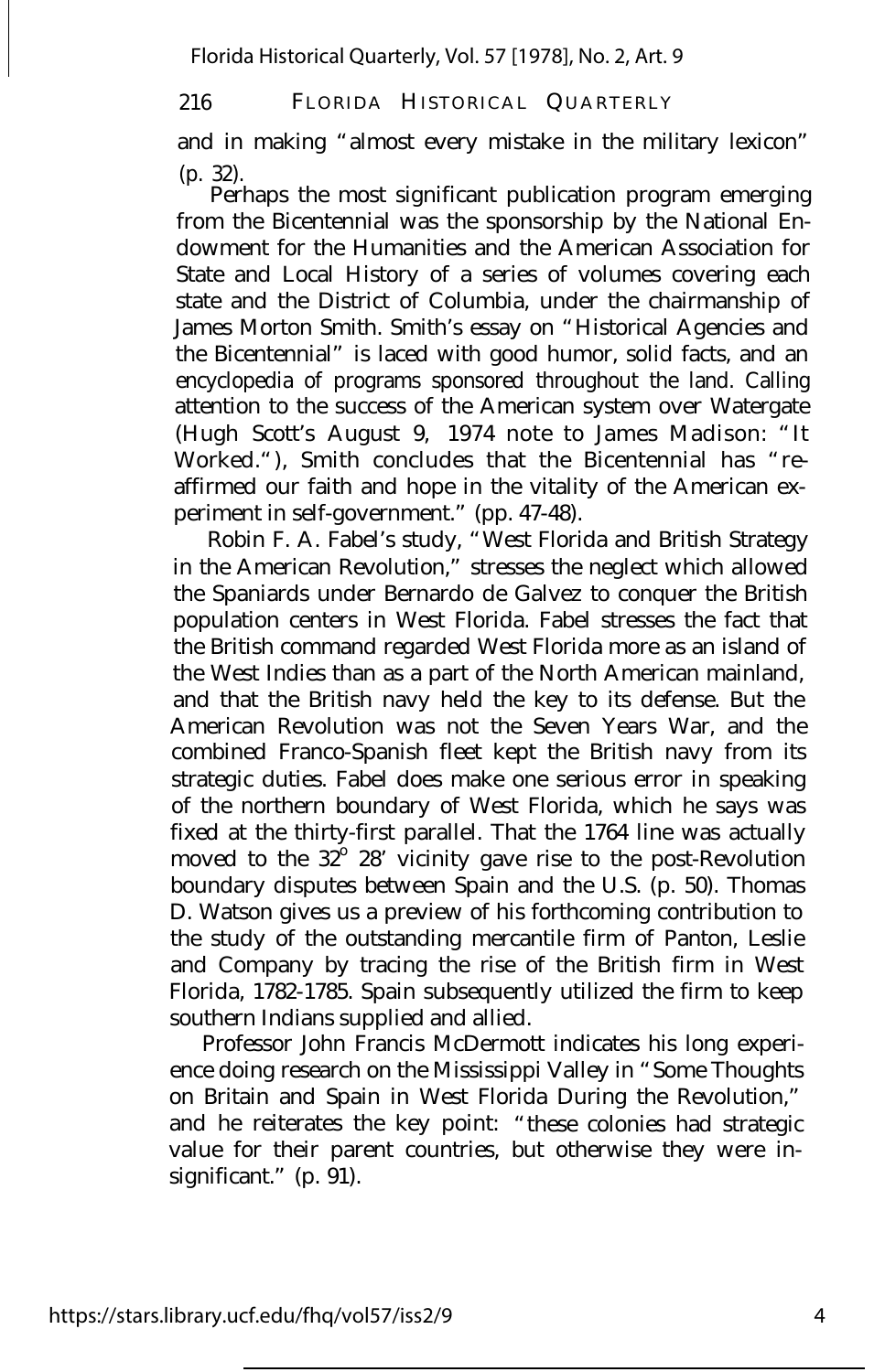#### BOOK REVIEWS 217

Stephen Meats toys with the ageless conundrum of whether history is a science or an art. By analyzing William Gilmore Simms and his novels of the Revolution in South Carolina, Meats concludes that it is a blend of both. Simms knew his history, including oral interviews, manuscripts, secondary and primary published accounts, and historians would profit from a careful reading of his volumes. Calhoun Winton writes on "English Books and American Readers in Early Florida," one of the lacunae of literary history. Customs records from London reveal the weight of the books sent to America, if not the titles. Winton has traced South Carolina and early Florida newspapers and imprints in an intriguing essay which suggests numerous research trails to pursue.

Gloria Jahoda, who wrote the Bicentennial volume on Florida, concludes in her commentary on Professors Meats's and Winton's papers that such Bicentennial symposia as the one held at Tallahassee in 1975, from which these essays were obtained, would ultimately prove to be a "productive event" (p. 125). Unfortunately, this writer, who expresses "some amazement" at being identified as a historian also, belabors the dead horse of the "leyenda negra," which is becoming tiresome. "Possibly the Spanish mostly read holy books when they read at all," she opines (p. 124) in a statement which somewhat amazes this reviewer. Minor imperfections to the contrary-there is no index, no maps, no illustrations-this volume will stimulate all those interested in Floridiana, and, hopefully, American historians guilty of dismissing early Florida history will follow the important paths blazed by these outstanding scholars.

*University of Alabama in Birmingham* JACK D. L. HOLMES

*LeConte's Report on East Florida.* [By John Eatton LeConte] Edited by Richard Adicks. (Gainesville: The University of Florida Presses, 1978. x, 80 pp., Preface, introduction, notes, bibliography, maps, index. \$5.00.)

This is not the first time John Eatton LeConte's manuscript, "Observations on the Soil and Climate Of East Florida," has appeared in print, but it is certainly the first time the manuscript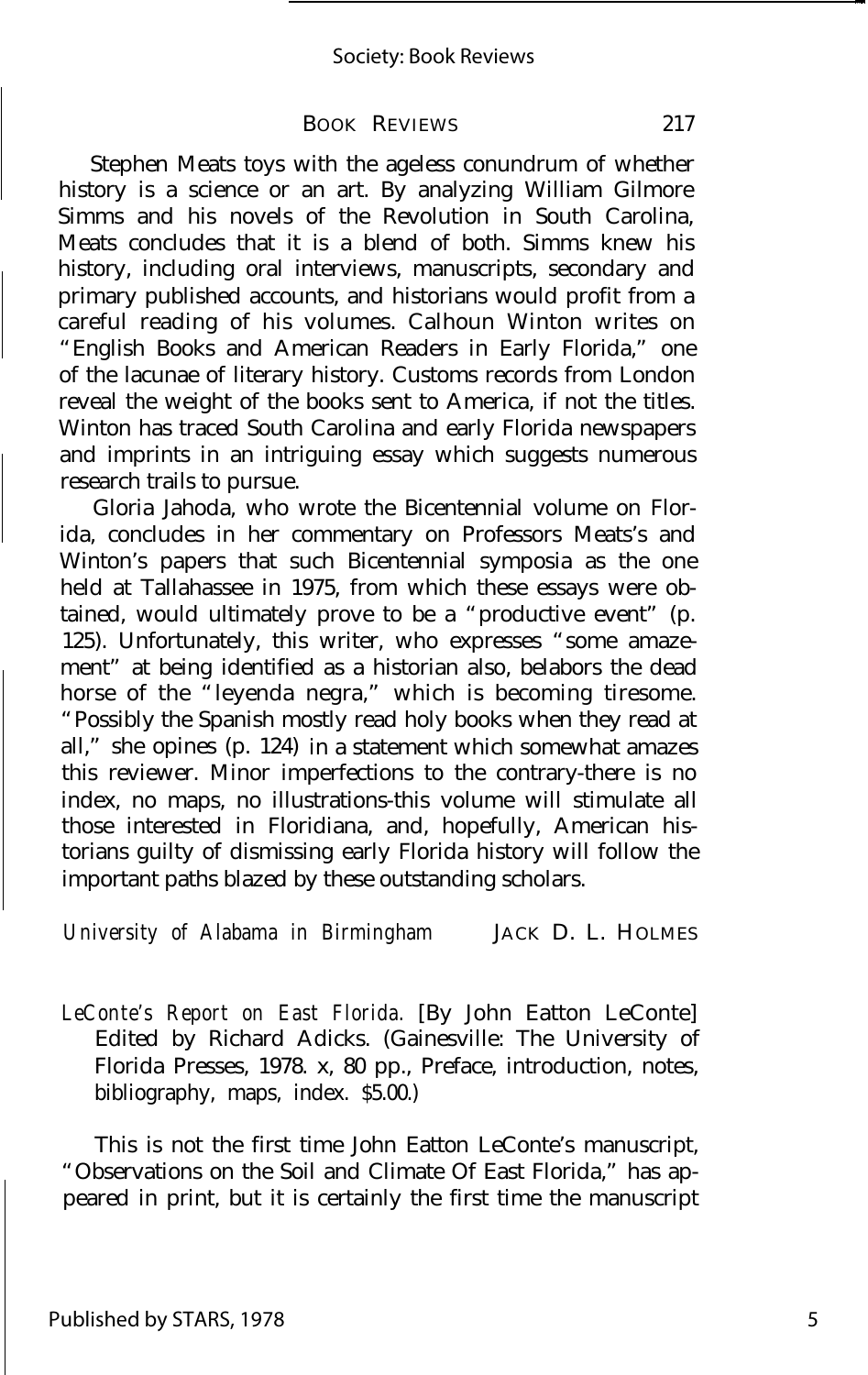has had such careful scrutiny. The editor's full and scholarly introduction, notes, and bibliography provide the information needed for the understanding of the report.

Richard Adicks's introduction also provides biographical information on LeConte, captain in the U.S. Army Topographical Engineers, when he came to Florida in February and March 1822 to explore that portion of East Florida where the St. Johns River flows from south to north. John Eatton LeConte, a native of New Jersey, was a member of a distinguished family of scientists, and a very sound botanist and zoologist in his own right. The family owned a plantation home, "Woodmasten" in Liberty County, Georgia, so he was no stranger to the South.

In LeConte's proposal to Secretary of War John C. Calhoun, requesting permission to come to Florida, he set down his objectives: to make an investigation of the soil and climate; to try to discover whether the country had live oak, cedar, mahogany, or any timber that could be used by the United States Navy; to determine if a connection could be formed between the Suwanee and the St. Johns rivers, and between Tampa Bay and Lake George; and finally "to explore the St. Johns River to its source." For all this ambitious undertaking, LeConte received only \$600 from the government, which meant curtailment of much he wanted to do. He came to Fernandina from Savannah, where he had been charting the Ossabow Sound. At Fernandina, he was given one officer, Lieutenant Edwin R. Alberti, one non-commissioned officer, and eight men. There is no evidence that any member of the company had any qualifications for the trip except LeConte himself. Though LeConte writes well, his report is quite short and often inaccurate. Dr. Adicks believes that LeConte, who was never very strong, had to rely on reports of explorations brought to him by his men, and thus made glaring errors in the description of the St. Johns above Lake George. LeConte did report accurately on the impossibility of growing crops such as coffee in the area. He also proposed that the government build fortifications at Tampa Bay and Key West. The military governor of the newly-acquired Florida territory, General Andrew Jackson, had already recommended a fort on Tampa Bay in a letter to John C. Calhoun, dated December 6, 1821, but it is doubtful that LeConte could have been aware of this.

LeConte's evaluation of the inhabitants of Florida is worth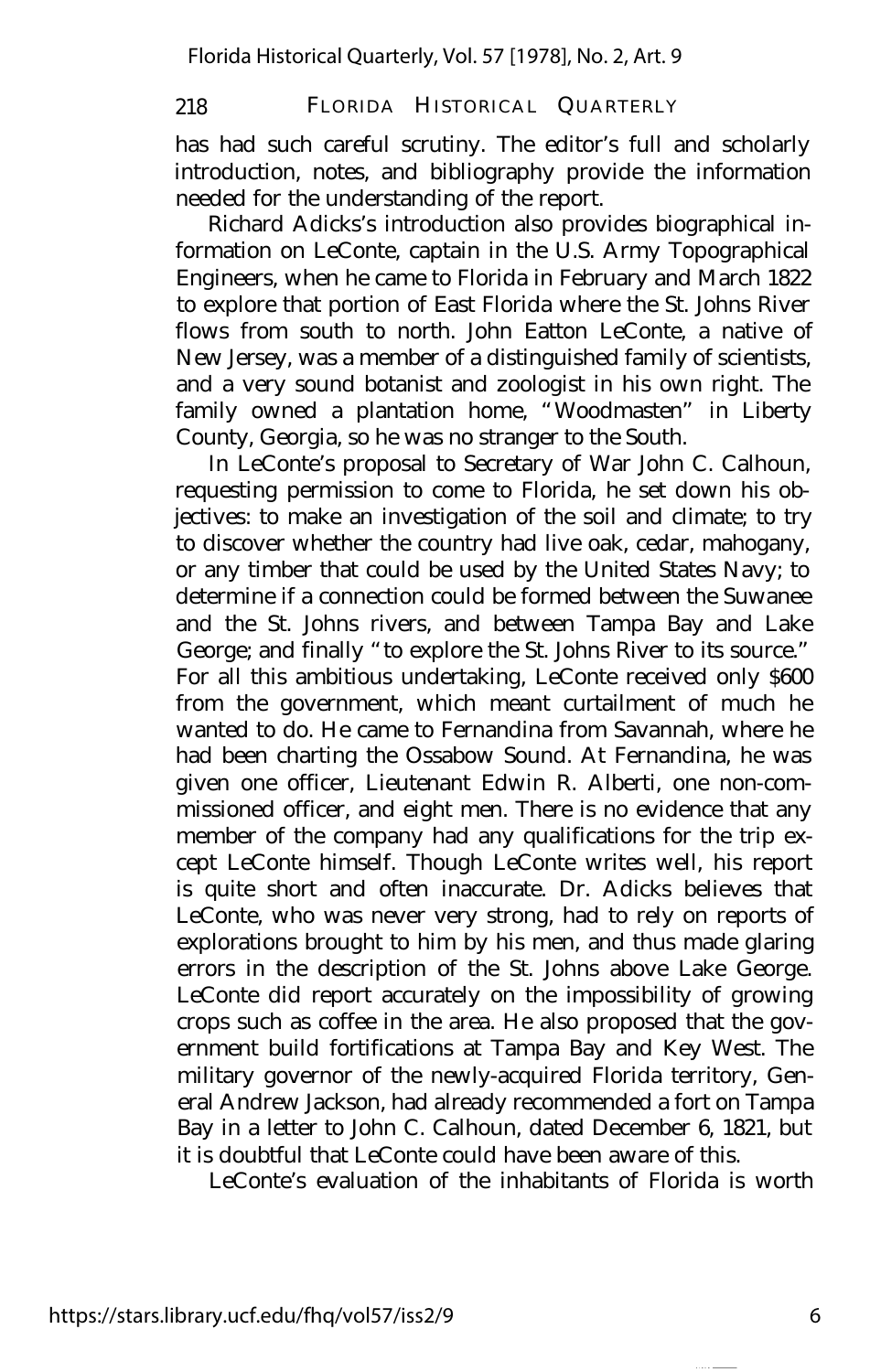#### BOOK REVIEWS 219

noting: "There is in the inhabitants of Florida as well as those of our southern states an indolence of disposition; that prevents them from taking advantage of the peculiar qualities of their climate." LeConte kept temperature readings each day from February 10 through March 14, 1822. Temperatures ranged from a low of 29 degrees at sunrise on February 11, to a high of 88 degrees on both February 21 and March 2.

It was not until December 1822 that LeConte wrote to Chief of Engineers Major General Alexander Macomb that he had completed his report and a map of his travels. If he did indeed submit such a map, it has not been located, which is a great pity. Dr. Adicks points out the inadequacy of maps of Florida available to Americans at this time. He also includes "A Selected List of Maps."

This first volume in the FTU Monograph series is an attractive, well-designed, and well-printed book. It is illustrated with a portrait of John Eatton LeConte and photographic reproductions of three early nineteenth-century maps of Florida.

*Tampa, Florida* MARGARET L. C HAPMAN

*Workdays: Finding Florida on the Job.* By Bob Graham. (Miami: Banyan Books, 1978. 130 pp. Foreword, illustrations. \$5.95 paper.)

*Workdays* should not be dismissed merely as a campaign document even though its author, Bob Graham, is in the race for nomination to the governorship of Florida in the Democratic primary. Graham grew up in Dade County on a dairy farm, and he could call upon youthful experience as he began performing his workdays, most which called for a strong back but few specialized skills. This review is concerned chiefly with the Florida that Graham explored and the report of his findings and observations. Graham describes in his book some of his widely varied jobs and the people that he met as a result. Only a few, however, of his working days are described in this volume.

The day that Graham spent with the Tallahassee police force showed him what some of the critical problems were in that community and how the policemen, struggling to be as professional as

Published by STARS, 1978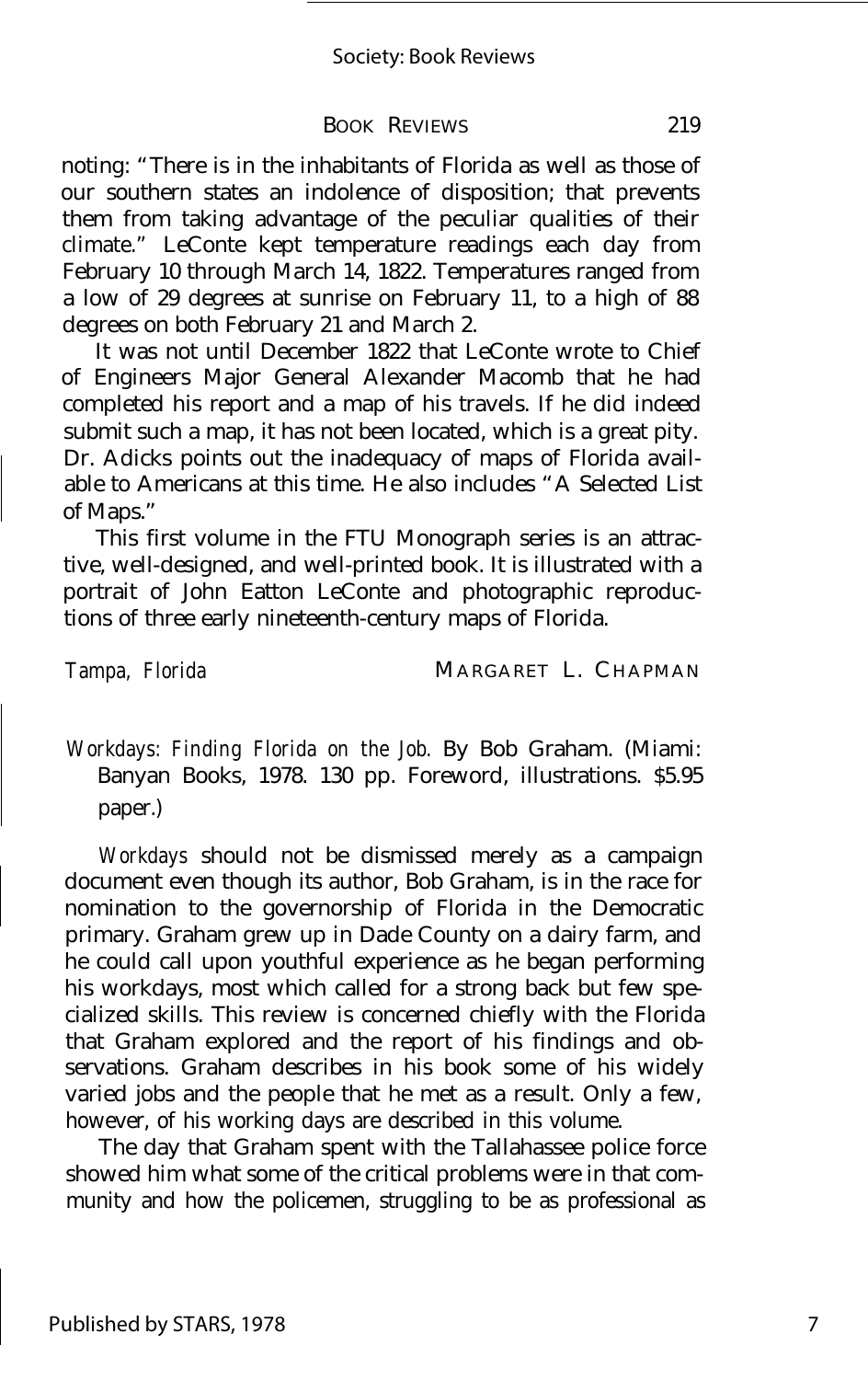possible, were trying to resolve them. A day at Tarpon Springs reflects upon an earlier and more prosperous era when gathering natural sponges was a thriving industry. Discouraged divers wonder why the government cannot map the sea bottom so as to facilitate finding the sponges "which are coming back." Graham's work in a convalescent home for the elderly revealed the sad and often lonely plight of this element of Florida's population which is increasing in size with each passing year. Graham's comments on the automobile, principally used cars, should strike a responsive note. Mechanics, he found, are unlicensed, unregulated, and too often untrained.

He encountered a part of oldtime Florida in a plant where mullet are processed by methods not too much different from those utilized a century ago except for packaging and marketing. A day in a Tampa cigar factory revealed what mechanization and the competition of cheap foreign labor have done to a once proud and thriving industry. In Ybor City, he saw to what degree that haven of good ethnic food and fellowship has declined. At Dania Beach he found handicapped workers who were wondering how long they would remain employed after support funds were depleted. Graham also noted how many of the handicapped were unable to find jobs which utilized their special skills.

The final story in *Workdays* details the plight of the jobseeker without money or skill in an oversupplied market. The Florida State Employment Service is severely criticized for its lack of sensitivity and initiative, at least in the Tampa-St. Petersburg area where Graham "sought" employment. It is surprising, even shocking, that job hunters who speak only Spanish are told to bring interpreters along for interviews, and that toilet facilities are restricted only for the use of personnel. This is a timely book. It is well written and edited, the pictures are good, and the design is excellent.

*University of Miami* CHARLTON TEBEAU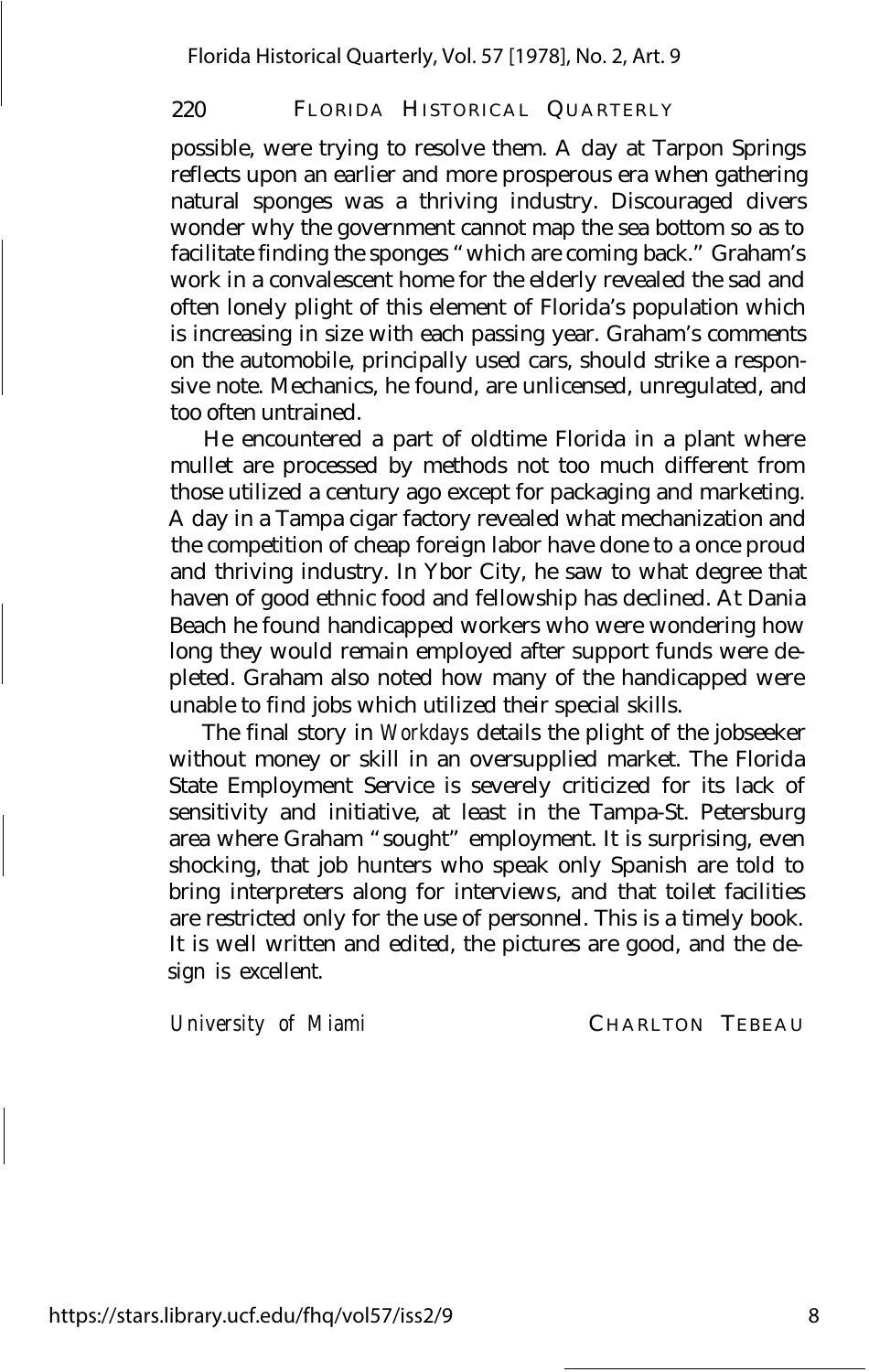#### BOOK REVIEWS 221

*The Great Explorers: The European Discovery of America.* By Samuel Eliot Morison. (New York: Oxford University Press, 1978. xv, 752 pp. Prefaces, illustrations, maps, index. \$17.95.)

This is a fine compendium of two previous volumes by the late admiral and Harvard professor, Samuel Eliot Morison. The first volume dealt with the northern voyages of the American discovery and was published in 1971; it was followed three years later with the southern voyages. Both books were reviewed in the *Florida Historical Quarterly.*

This abridgement, like all the many books by Morison, is first rate. At the same time the studies he has published dealing with the discovery and the discoverers have a distinct flavor. Morison had strong personal beliefs, and the vast subject of the discovery of America has many, many disputed points. And it appears that as he grew older Morison became more stubborn in his convictions. Therefore, the Morisonian theories of the Northern and Southern Voyages are reflected in the compendium. Unfortunately, the great disputes over the discovery and discoverers of Florida cannot be found in this abridgment.

This book is a disappointment for Florida history since Florida is not once mentioned. Ponce de Leon is cited only one time in relation to Puerto Rico. Nor are mentioned any other figures who played important parts in the discovery and settlement of Florida. This book covers the Northern Voyages of John Cabot, Lavrador, the two Corte Reales, Verrazzano, Cartier, Gilbert, Frobisher, and John Davis. Then it moves to the Southern Voyages, beginning with the Columbus expeditions and then Magellan; it jumps Florida (or maybe Florida should have been the last of the Northern Voyages!). Personally I think there should have been, between Columbus and Magellan or before Columbus, a chapter dealing with Florida. After all, after Magellan there are two chapters about Drake's voyages, and the last chapter of the book is entitled "Drake in California."

For Florida history one must turn to the second book in the series. *The Southern Voyages: 1492-1616.* The FHQ review of this volume did not mention the acute controversy about the Florida discovery resulting from the research and writings of the late Florida historian, David True, and the prolific Puerto Rican historian, Aurelio Tio. The controversy has strongly in-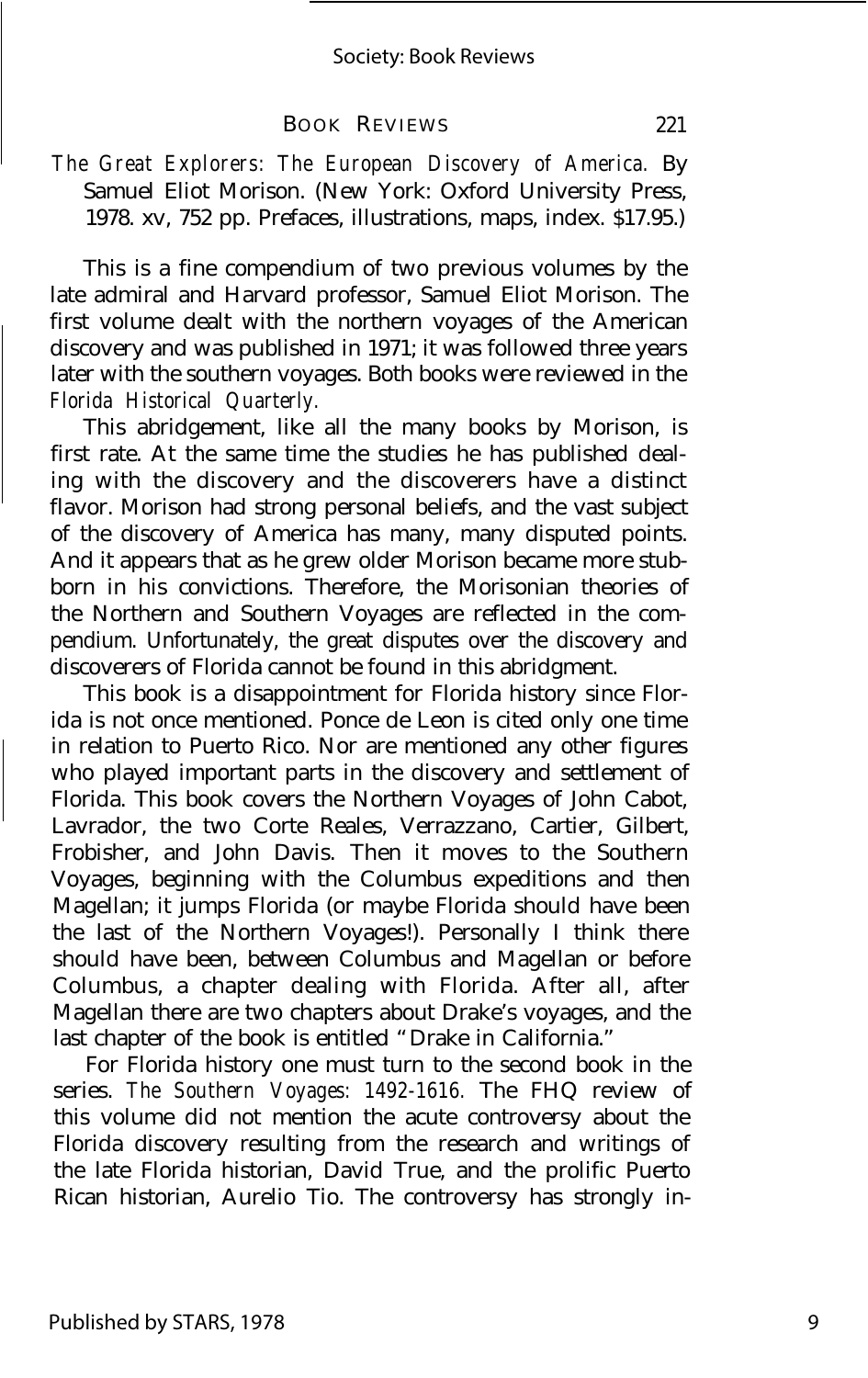fluenced Morison as reflected in *The Southern Voyages.* Although the Florida debate is ignored in the compendium I would like to mention it in this review. First of all, Morison debunked True in every way, but especially True's assertion that the Cabots (father and son) probably were the first Europeans to see Florida. But as a personal friend of Tio he accepted the Puerto Rican historian's theories (based on circumstantial evidence as are Mr. True's claims). Tio says that Ponce de Leon discovered the Mexican coast in 1513 on his return from the discovery of Florida. Therefore, Ponce de Leon would also be the discoverer of Mexico, a far greater historical accomplishment than either his settlement of Puerto Rico or his discovery of Florida. Morison's acceptance gives respectability to the Tio theory. But most scholars all over the world, including Mexicans and Spaniards, refuse to take Tio seriously and consider his research biased and repetitious. It might be of interest to know that Tio lobbied for a Nobel prize for Morison after he had nominated him during the last years of the admiral-historian's life.

As to the other theory of Tio, insisting that Ponce de Leon made three trips to Florida-one more between 1513 and 1521- Morison is more circumspect, saying only that Tio has circumstantial evidence. I repeat, the colorful triangular controversy of Morison-True-Tio is unavailable in the abridgment but clearly presented in *The Southern Voyages.*

There is no doubt that this latest book is another splendid Morison work, full of scholarship and good writing. But for Florida history it is important for its background material. For example, chapter one, "English Ships and Seamen, 1490-1600," dealing with a variety of aspects such as ship designs, seamen's food, etc., is useful and recommended for any historian and student of history.

*University of South Florida* CHARLES W. ARNADE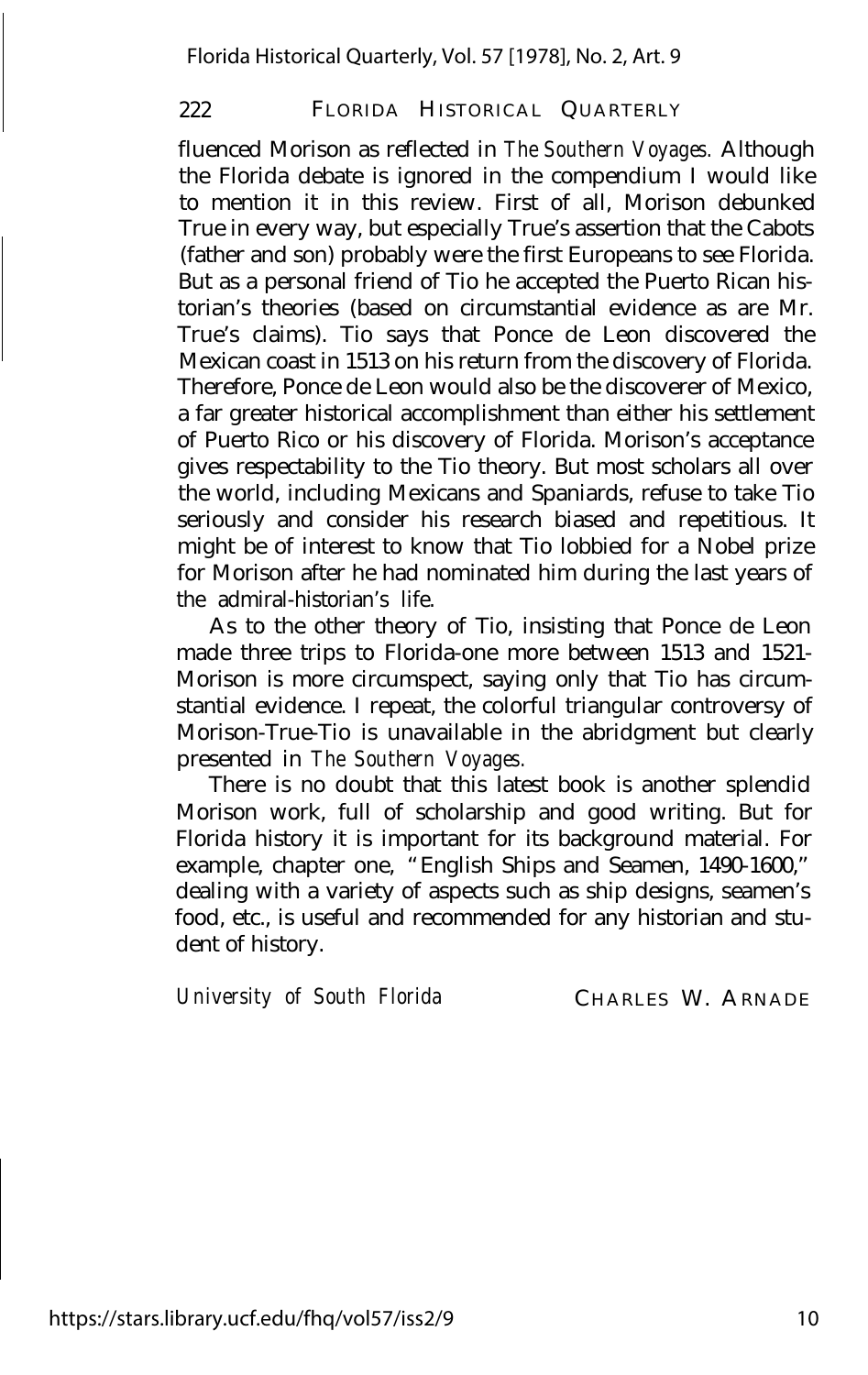#### BOOK REVIEWS 223

*The Indians and Their Captives.* Edited and compiled by James Levernier and Hennig Cohen. (Westport, Connecticut: Greenwood Press, 1977. xxx, 291 pp. Acknowledgements, introduction, illustrations, bibliographical note, index. \$17.50.)

This book is the thirty-first volume in the Contributions in American Studies Series published by the Greenwood Press. Levernier and Cohen have presented a collection and commentary designed to illustrate the scope and significance of captivity narratives as they changed through time. They have divided the narratives into five phases. These phases correspond to the major historical and cultural preoccupations of the captivity tradition. Beginning with a phase entitled "The Discovery of the Indian," and ending with "Beyond the Frontier," the editors have assembled an impressive collection of excerpts from major and minor captivity narratives. The authors of the narratives range from the obscure to the masters of early American literature, Melville, Cooper, and Hawthorne.

The first selection is an excerpt from an interesting narrative, "A Spaniard Among Florida Indians," which takes the reader back to 1529. It treats him to a lively story about the adventures of Juan Ortiz, his capture by the Indians and his later dramatic rescue in 1539 by the soldiers of the Hernando De Soto expedition. The narrative is spiced with Ortiz's near miraculous escape from execution by the timely intervention of the chief's daughter. Occurring over eight decades before the more famous, if somewhat questionable Pocahontas episode, the Ortiz adventure sets the tone for the volume.

White attitudes toward the American Indian displayed in the succeeding excerpts change as the narratives become more sophisticated. However, Levernier and Cohen, in their selections of the excerpts, maintain a consistent image of racial inferiority that, although it varies in intensity, is never erased. Paul Bibbs in his *Moccasin Bill; or, Cunning Serpent the Ojibwah, a Romance of Big Stone Lake,* states that Deerfoot "was by far the bestlooking man in the village." (p. 196) Of course the reader soon learns that Deerfoot is a captive white man. Frequently the Indian is depicted as being incapable of tenderness, but when he is grudgingly granted this concession, it is within strict guide-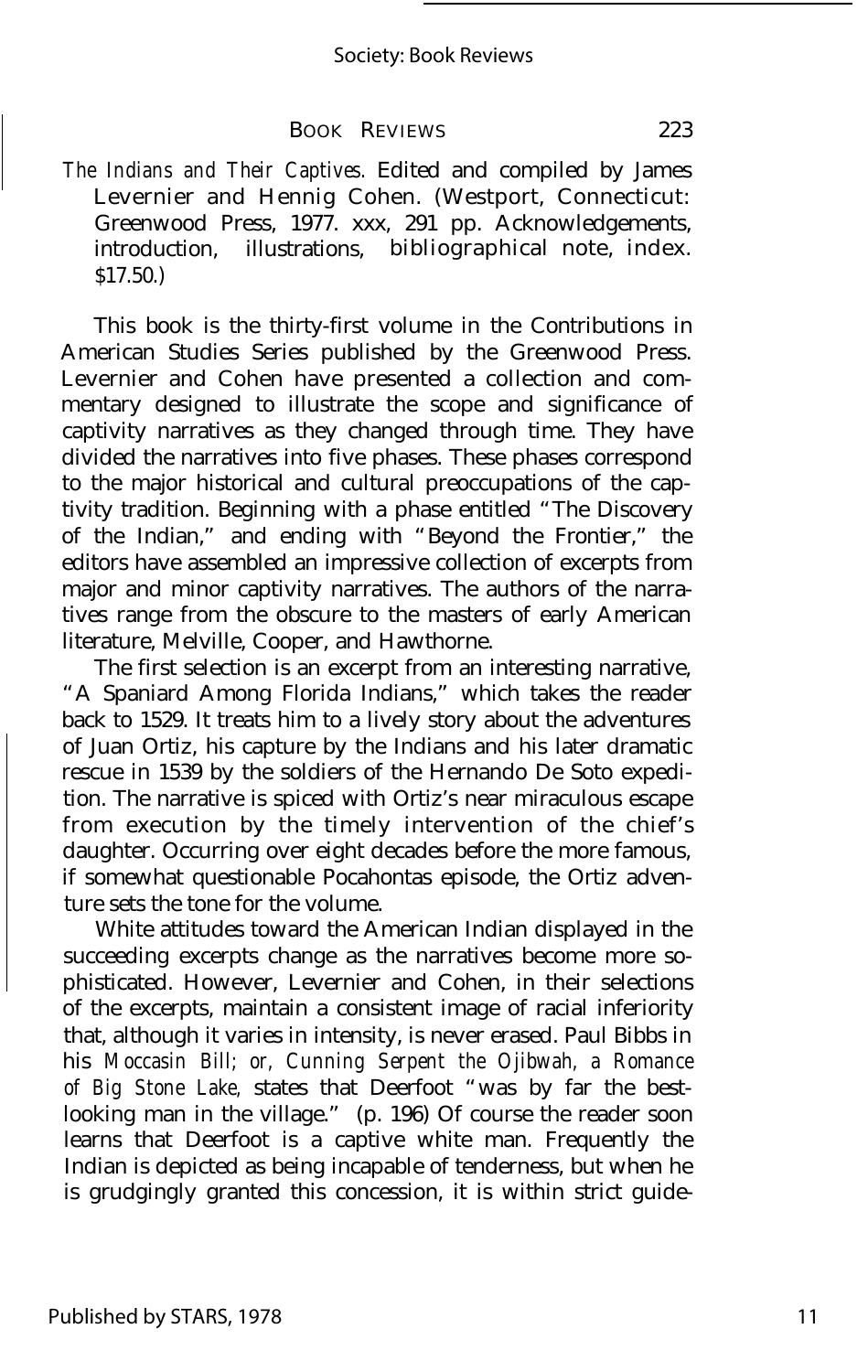lines dictated by the moral code of the times. When white women are captured they are often pictured in the narratives as goddesses who are able to bear their misfortunes with quiet dignity. This image transcends any thought of humiliation at the hands of their beastly captors. Yet the grisly revenge of Hannah Duston, for the murder of her family, is justified and even applauded by the governor of Maryland with a generous bounty of fifty pounds.

The thirty-eight selections presented in this volume represent a wide range of changing attitudes toward the Native American. Not all the narratives are confined to Indians in North America. Melville in *Typee,* the harbinger of his genius, used many of the same stereotyped terms used by others to denote inferiority of the American Indian. However, these natives were located thousands of miles west of the Pacific Coast of North America.

Levernier and Cohen have achieved what they have set out to accomplish. The volume is a well-balanced examination of captivity narratives as they evolved through time. The book is a welcome addition which will increase our comprehension of white America's changing attitudes toward the American Indian.

# *Missouri Southern State College, Joplin* ROBERT E. SMITH

*The Papers of Henry Laurens, Volume Six: August 1, 1768-July 31, 1769.* Edited by George C. Rodgers, Jr., David R. Chesnutt, and Peggy J. Clark. (Columbia: University of South Carolina Press, 1978. xxv, 660 pp. Introduction, notes, appendices, index. \$27.50.)

This, the sixth volume of the Laurens papers continues as an excellent source for the eighteenth-century southern mercantile economy and its societal basis. Politically, this and the preceding volume are of great importance. The sources witness the transition of a wealthy merchant, comfortable and prospering in the British-American economy, a faithful subject and a soldier of the King (the Cherokee War), being transformed into an opponent of the system that had nurtured him. The seizure of the Laurens ships for customs violations under the Revised Sugar Act of 1763, is one of the most important events in American history, comparable to the celebrated writs of assistance cases of James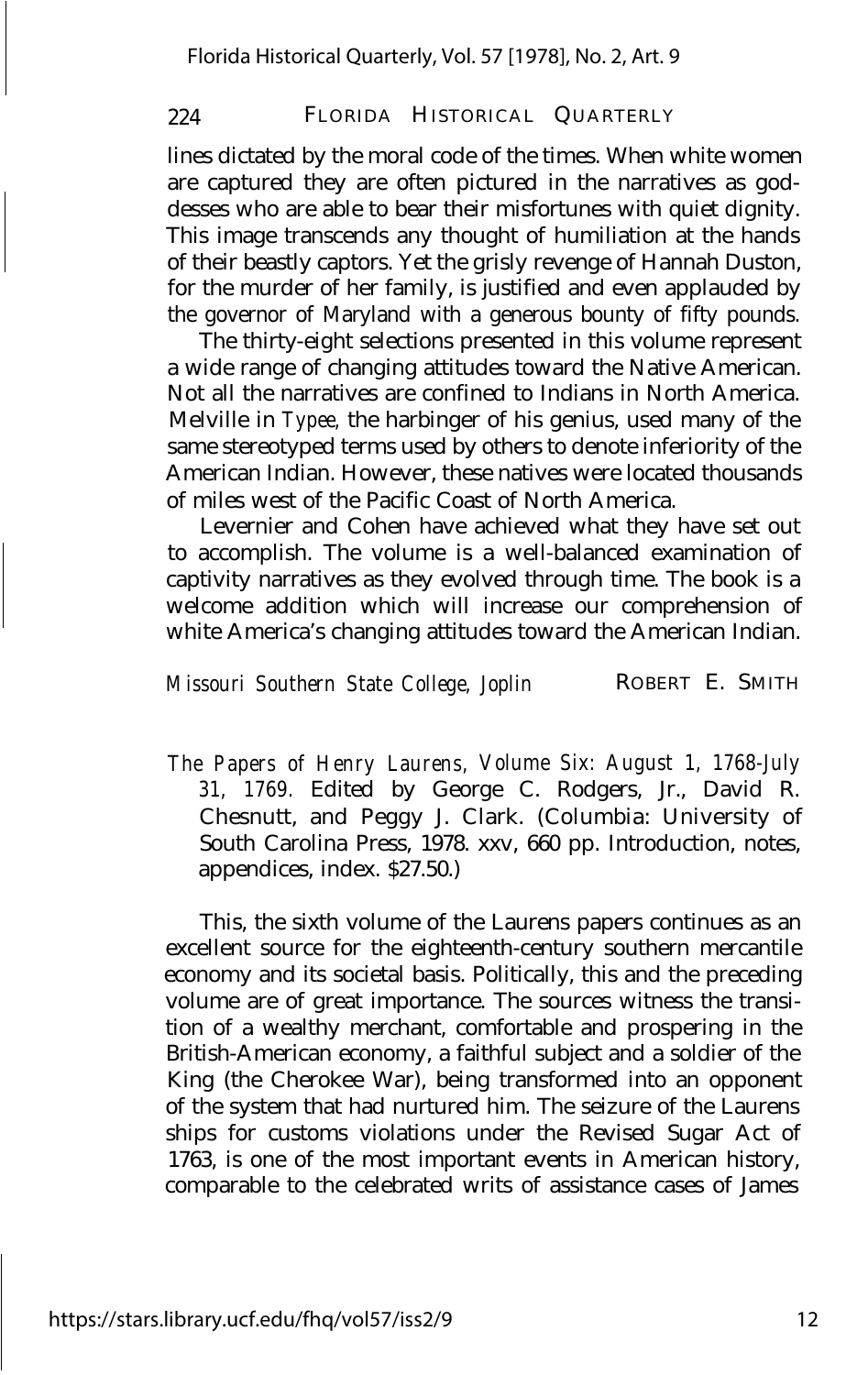### BOOK REVIEWS 225

Otis in Massachusetts. These events brought around the ordinarily conservative merchants of Charleston to the impossibility of continued existence under the old regime. It pointed up the corruptions and injustices of British placemen though the offenders were removed, and other British officials were also offended by their actions. Rancor remained in the minds of merchants such as Laurens. Similar mistakes in appointments of judges and collectors nudged the merchants along the road to a general confrontation with England.

The editing of this volume proceeds on the same high standards of scholarship. But there are moments when this reader is puzzled. Is the newspaper account of an assembly election in 1768 a part of the *Papers,* or does this belong in a note to a letter to James Grant on February 11, 1762? My comment on this (pp. 122-23) is that the majority of the mechanics lived in the new parish of St. Michael's, not St. Philip's, as D. D. Wallace in *Life of Henry Laurens* had stated. Thus, this explains why the mechanics won two of three candidates in St. Michael's, and only Gadsden in St. Philip's parishes for seats in the assembly.

Georgetown University **RICHARD** WALSH

- *Letters of Delegates to Congress, 1774-1789. Volume One: August 1774-August 1775.* Edited by Paul H. Smith, Gerard W. Gawalt, Rosemary Fry Plakas, and Eugene R. Sheridan. (Washington, D. C.: Library of Congress, 1976. xxxvii, 751 pp. Foreword, general view of the work, editorial method, guide to editorial apparatus, introduction, chronology, list of delegates to Congress, illustrations, notes, index. \$8.50.)
- *Letters of Delegates to Congress, 1774-1789. Volume Two: September-December 1775.* Edited by Paul H. Smith, Gerard W. Gawalt, Rosemary Fry Plakas, and Eugene R. Sheridan. (Washington, D. C.: Library of Congress, 1977. xxvii, 585 pp. Foreword, editorial method and apparatus, chronology, list of delegates to Congress, illustrations, notes, index. \$9.00.)

Students of the Revolutionary and early national periods of American history have long been indebted to the scholarly labors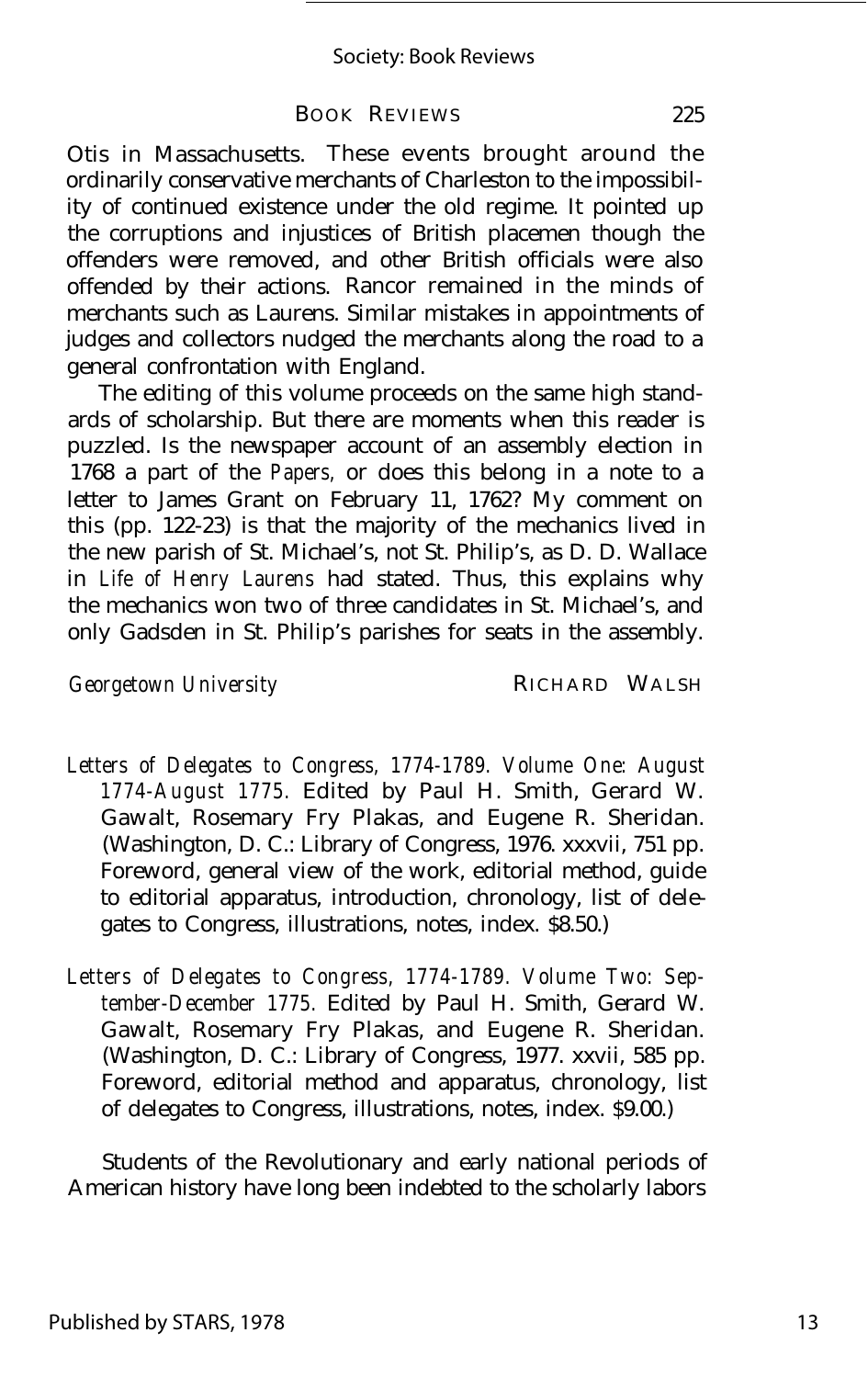Florida Historical Quarterly, Vol. 57 [1978], No. 2, Art. 9

# 226 FLORIDA HISTORICAL QUARTERLY

of Edmund C. Burnett, whose eight-volume edition of *Letters of the Members of the Continental Congress* appeared between 1921 and 1936. Because the debates of the Continental Congress were not reported and published and the published journals of that body contain only a skeletal summary of the proceedings, the *Letters* has been an indispensable source for our knowledge of the first government of the United States. Burnett and his associates combed the state archives, historical societies, and other manuscript depositories scattered throughout the country, laboriously transcribing the documents by hand (photographic reproduction was not then available). Despite the shoestring budget on which he operated and the often chaotic organization of the various manuscript collections, Burnett turned up a great mass of previously unknown material. He was more than an industrious collector, however; he was a meticulous scholar whose annotations provide a sure guide to the understanding and interpreting of the documents. His monumental work has been an inspiring example to the modern historical editing enterprises that have proliferated during the last two decades.

In view of the limitations imposed on the editor and the primitive conditions in which he worked, it is not surprising that Burnett's *Letters* lacked completeness. This new edition under the direction of Paul H. Smith rests on the sturdy foundation provided by Burnett and will eventually supersede his work. Smith and his staff at the American Revolution Bicentennial Office of the Library of Congress originally planned to do a supplement to the *Letters,* a task that Burnett himself had begun; but the accumulation of an abundance of new material and the narrow scale on which the earlier edition had been conceived called for an entirely new and comprehensive edition. Scholars will be surprised to learn that Burnett's eight volumes "contained only about one third of some 18,000 pertinent documents available" (I, vii) and thus will heartily concur in the decision to establish this new editorial enterprise. Where Burnett needed only half a volume (290 pp.) to cover the period from September 1774 through December 1775, Smith requires two fat volumes (1,250 pp.) to chronicle these sixteen months.

The documents to be published in this series are "letters" in the broad sense of "writings" and therefore include memoranda, notes of debates, and drafts of speeches, as well as official and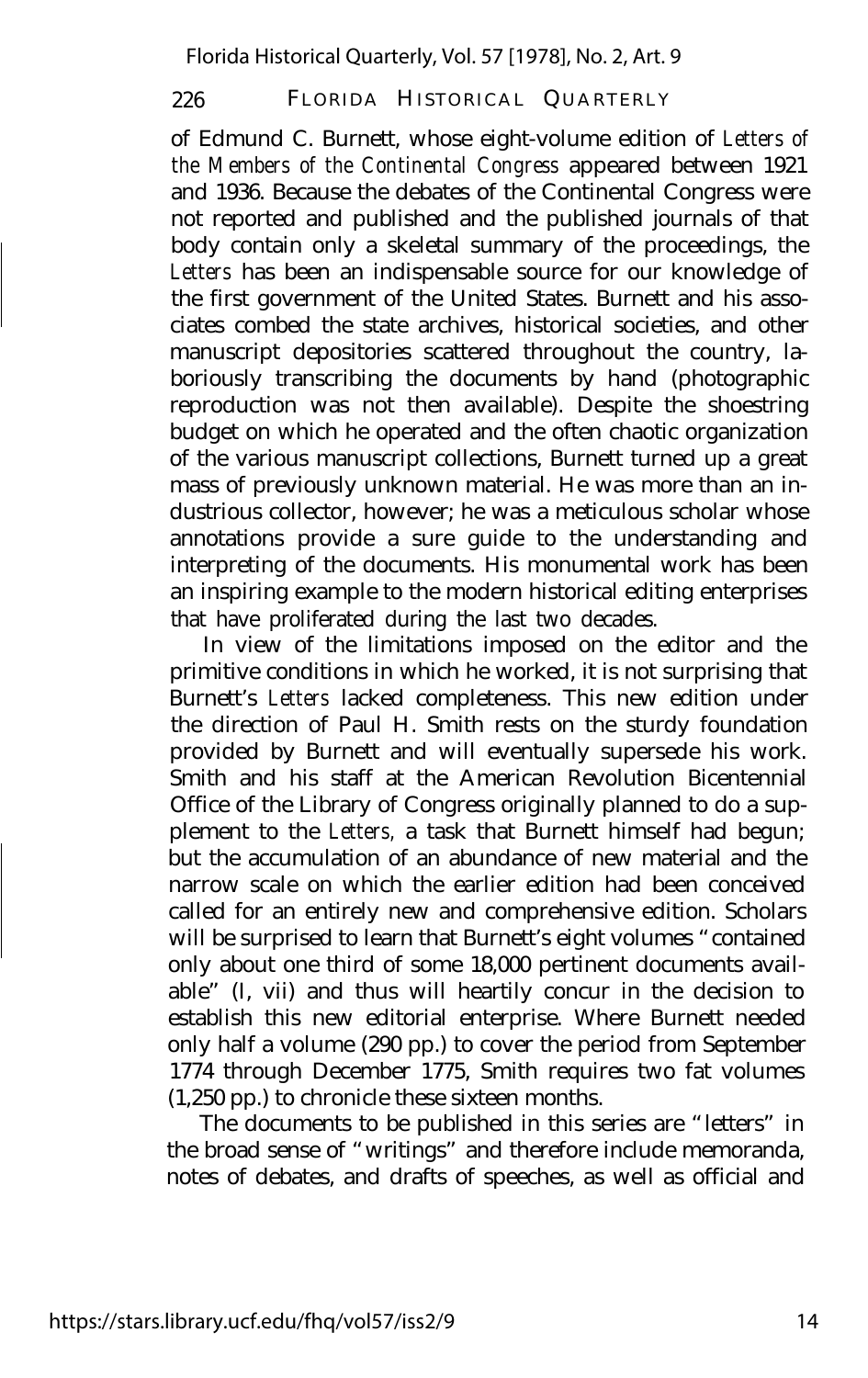#### BOOK REVIEWS 227

private communications. These first two volumes amply demonstrate that Smith and his colleagues are worthy successors to Burnett. Newly discovered material published here for the first time will force a revision of the traditional accounts of the First Continental Congress. John Dickinson, for example, emerges as the major penman of that Congress-as attested by drafts of several important addresses (the Declaration of Rights and Grievances, the Memorial to the Inhabitants of the Colonies, the Address to the King, and the Letter to Quebec) in his hand. A closer analysis of previously existing evidence, moreover, casts doubt on the notion that Joseph Galloway's plan of union was first entered on the journals and then expunged (I, 112-17).

Smith has adopted a sensible policy of annotation. The notes are at once authoritative, economical, and unobtrusive. One significant improvement over Burnett is the elimination of needless cross references to other documents in the volume-a task the reader can do for himself by an intelligent use of the index. Eschewing long interpretative notes, the editor nevertheless does not hesitate to provide an extended discussion where the occasion calls for it-such as the appearance of new evidence that modifies the older accounts. The editorial apparatus includes a detailed chronology of Congress and a list of the delegates. Each volume contains an accurate and comprehensive index and carefully chosen illustrations that are keyed to the text.

*The Papers of James Madison University of Virginia*

CHARLES F. HOBSON

*The Southern Experience in the American Revolution.* Edited by Jeffrey J. Crow and Larry E. Tise. (Chapel Hill: University of North Carolina Press, 1978. xvii, 310 pp. Introduction, notes, contributors, index. \$15.00.)

Growing out of a symposium in the fall of 1975 on "The Experience of Revolution in North Carolina and the South," this collection of essays presents a cogent beginning for an indepth examination of the American Revolution in the South. While the style of writing varies considerably, the quality of the research is consistently high.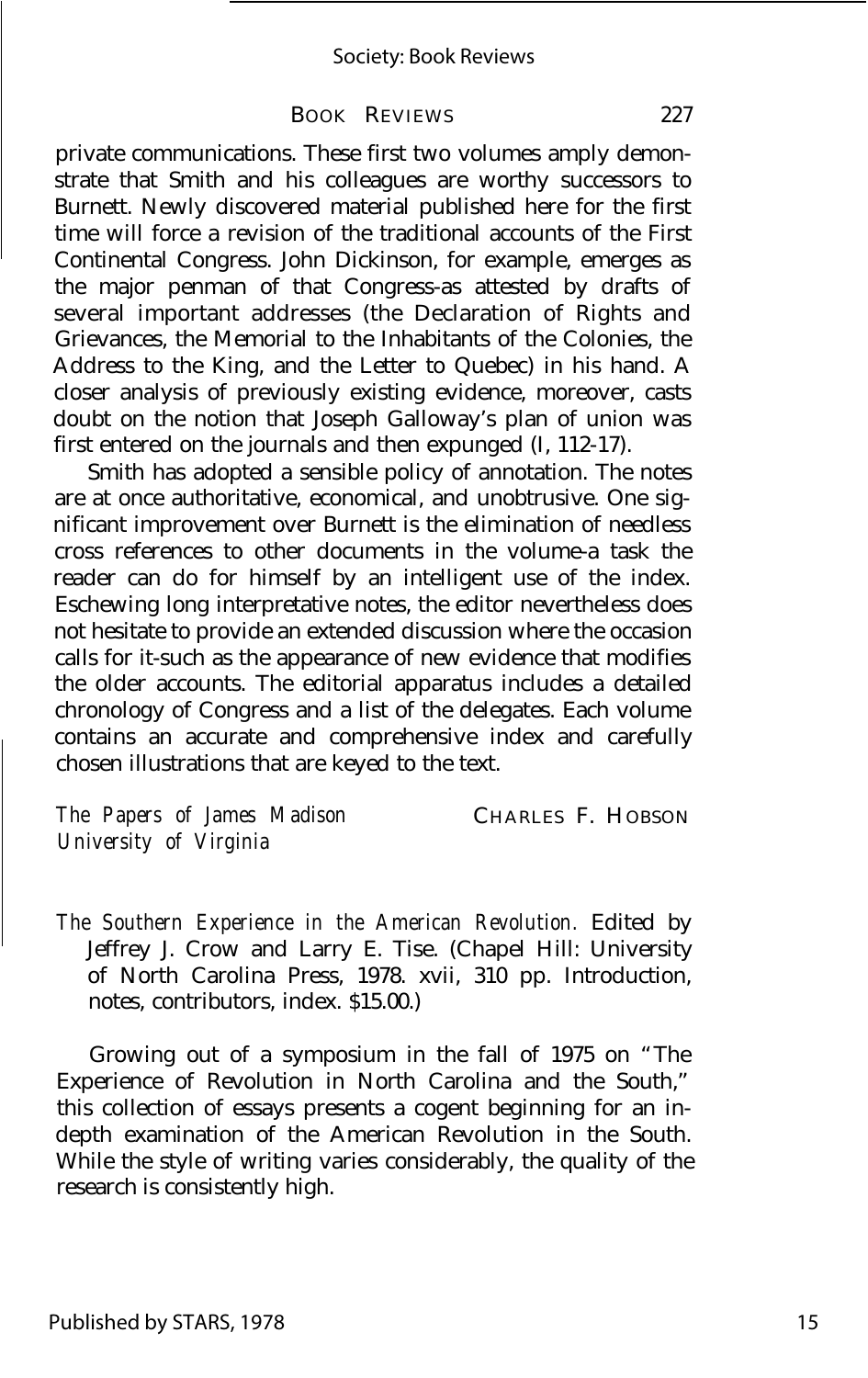Professors Crow and Tise have divided the nine essays into three parts dealing with various aspects of the "southern experience" in the Revolution. Part one explores the "Social and Political Origins of the Revolution in the South." Pauline Maier discusses the distinctiveness of the southern revolutionary leaders and comes to the conclusion that it was a distinctiveness of degrees; that "in personal characteristics and concerns, in values and ideology, . . . southern leaders were much like their northern counterparts" (p. 19). Robert M. Weir explores the "possible relationships between family life . . . and the nature of the American Revolution" (p. 26). He examines the southern colonial family and finds a great deal of tension present, and argues that this tension along with the child-rearing practices and the ideology passed on to the revolutionary generation (either intentionally or inadvertently) contributed to "a particular kind of rebelliousness" in the South (p. 45). Jack P. Greene examines the corporate self-image of Virginia as being especially virtuous and analyzes the impact the Stamp Act and the Robinson and Chiswell scandals had in shaking that concept. He persuasively argues that a reform movement resulted to attempt to restore *"virtus et libertas"* to Virginia and that in the process the pattern of rule by the gentry was insured for at least another decade. In a cliometric essay Professors Marvin L. Michael Kay and Lorin Lee Cary argue that in North Carolina an upper class ruled politically and economically, mobility was limited, and class consciousness was "necessarily" present. They argue that the Regulator Movement was caused by this class consciousness and not because of any East-West differences within the colony. While they may well be correct, I am perhaps one of those too-traditional historians who would be more readily convinced if more than two-or even six-counties were used in the statistical sampling.

Part two is the strongest section of the book. Professors John Shy and Clyde R. Ferguson in two separate essays present highly readable arguments concerning the British "Southern Strategy." Shy asserts that the policy of "Americanization" failed because of British overestimation of loyalist strength and British indecisiveness in implementing the policy. Ferguson follows up by showing the relationship of the patriot and loyalist militia to the failure of the southern strategy. He contends that the militia played a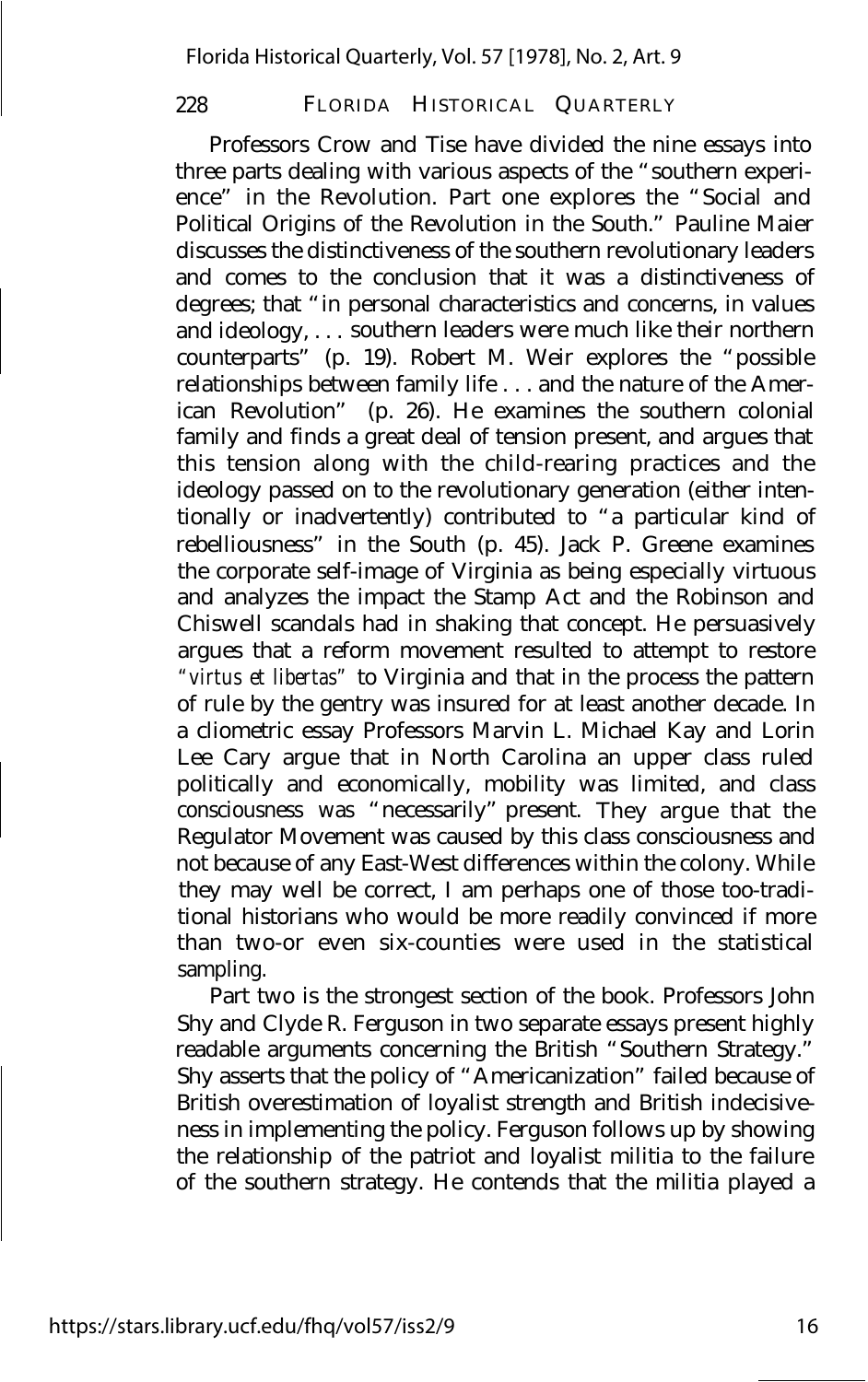#### BOOK REVIEWS 229

more decisive role than is generally conceded and that the patriot militiamen had greater success and were, perhaps, decisive in the outcome of the failure of the British counterrevolution. Taken together, the essays of Shy and Ferguson present a tight argument on the nature of the southern strategy and on why and how it failed. One could only wish that all collections of essays held together as well.

While the individual essays are well-researched and wellwritten, Part three - "The Revolutionary Impact of the War in the South: Ideals and Realities" - is the weakest portion of the book. Mary Beth Norton's essay on southern women in the Revolution is an excellent - and admittedly tentative - beginning for more in-depth work on the subject. Her assertion that the physical, social, and economic devastation of the South caused by the Revolution contributed to the southern woman's consignment to her continued subservient status deserves fuller examination. While it is an interesting and informative essay, Michael Mullin's discussion of "British Caribbean and North American Slaves in an Era of War and Revolution, 1775-1807," appears peripheral to the collection as a whole. The essay is provocative, however, and leads one to anticipate the appearance of his *Negro Slavery in the Old British Empire and North America during an Era of War and Revolution, 1750-1834.* Peter H. Wood's discussion of South Carolina blacks is a fascinating essay in which he asserts that they were "taking care of business" in the colony by performing the physical labor and by struggling for some of the rewards of their labor. Finally, however, Wood argues that they were "taking care of business" by attempting to obtain "liberty and independence."

Collectively, the essays presented by Crow and Tise are excellent and suggestive of the many directions in which research needs to be directed in southern revolutionary historiography. My only stricture would be that the Floridas were part of the South and needed to be included in a discussion of the "southern experience"; certainly they had an effect on the "southern strategy." The University of North Carolina Press has also included an adequate index which enhances the usefulness of the volume. Of the many volumes of essays spawned by the Bi-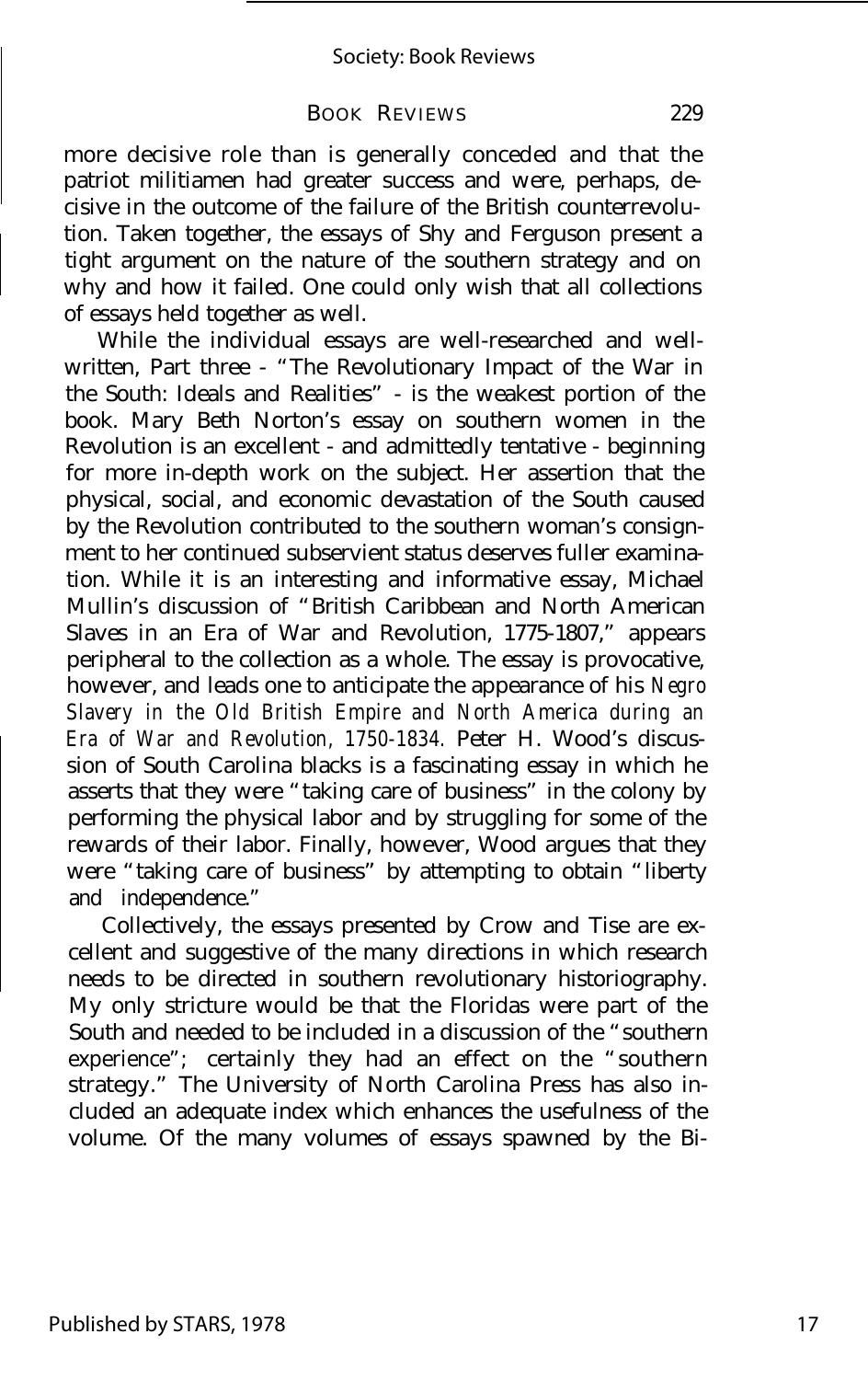Florida Historical Quarterly, Vol. 57 [1978], No. 2, Art. 9

230 FLORIDA HISTORICAL QUARTERLY

centennial, certainly *The Southern Experience in the American Revolution* is among the best.

*Troy State University at Fort Rucker/Dothan*  J. BARTON STARR

*Captive Americans: Prisoners During the American Revolution.* By Larry G. Bowman. (Athens: Ohio University Press, 1976. viii, 146 pp. Preface, notes, bibliography, index. \$9.00; paperback \$3.50.)

In this short monograph Professor Bowman makes a detailed study of American Revolutionary War prisoners. A majority of those seized by the British army were incarcerated in New York City, which was under royal control from 1776 to 1783. Americans captured on the high seas might have ended up in the West Indies, at Mill Prison near Plymouth, England, or almost anywhere in the world. Fighting at Lexington and Concord confused both sides, and neither expected or prepared for a protracted war. Part of the misunderstanding concerned the Americans' exact status: were they rebels, who might be hanged and drawn and quartered, or prisoners of war? The latter implied recognition of an independent United States. In theory, Americans were always considered as rebels; in fact, George III's ministers treated captives as prisoners of war. The ministry adopted this policy partly to conciliate the colonists and partly out of fear of retaliation.

Confined in former sugar warehouses and ships' hulks in New York, below decks aboard British warships, and in converted hospitals in England, Americans suffered for months because of insufficient food and clothing. The death rate was appalling. Professor Bowman's thesis, a convincing one, is that despite the prisoners' genuine distress, Britain did not deliberately mistreat these captives. Since she did not envision a long war she made little preparation for feeding and housing. Much of the discomfort resulted from ministerial bungling and logistical difficulties. Commissary general of prisoners Joshua Loring and his subordinates were not sadists in the way critics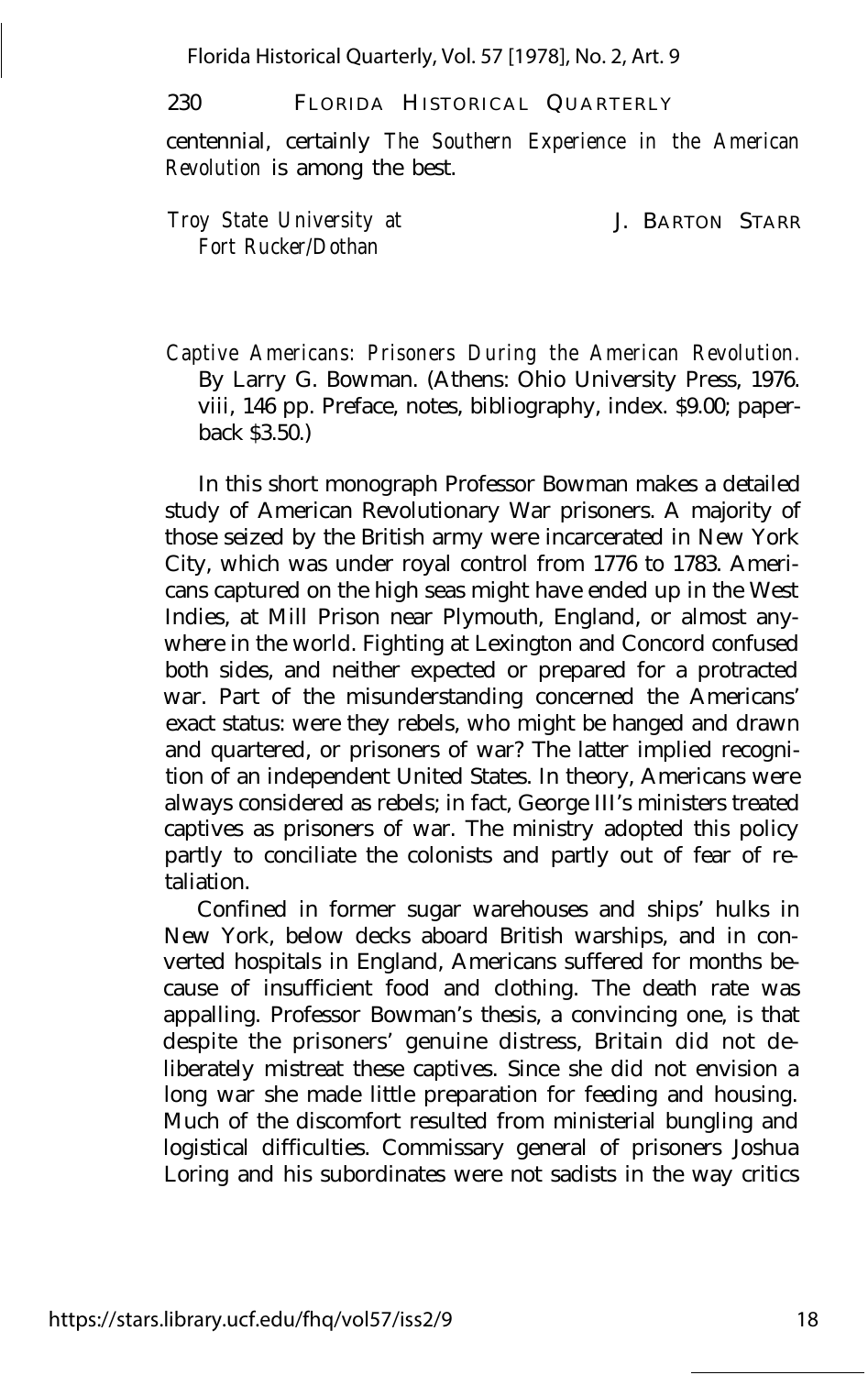#### BOOK REVIEWS 231

have portrayed the Confederate commander of Andersonville prison.

The British flag flew over St. Augustine throughout the Revolution. Some of the earliest American prisoners-those captured by Lord Dunmore in Virginia-were sent to the East Florida capital, and a sizable though undetermined number at one time or another were detained in this city. Except for Carolinians sent to East Florida after Charleston's fall in 1780, Professor Bowman has little to say about St. Augustine, although it is true that most of the prisoners there were French and Spanish rather than American. The focus of his book is on conditions in and around New York. He contends that when American Tories summarily hanged Captain Joshua Huddy in nearby New Jersey, this marked the most brutal incident of the war. Floridians involved in partisan fighting in the southern backcountry might not have agreed, however.

Professor Bowman has made extensive use of primary and secondary sources in this heavily documented study. There is an inordinate amount of factual and stylistic repetition, and the reader is not likely to overlook his thesis. His work makes a modest contribution to understanding conditions confronting American prisoners and should be of primary interest to specialists.

*Florida State University* J. LEITCH WRIGHT, JR.

*The Middle Passage: Comparative Studies in the Atlantic Slave Trade.* By Herbert S. Klein. (Princeton: Princeton University Press, 1978. xxiii, 282 pp. Introduction, abbreviations, notes, appendices, bibliography, index. \$20.00; \$9.75 paper.)

This is an exploratory work with Professor Klein moving cautiously over a quantitative terrain strewn with mounds of data on the Atlantic slave trade. Much of that data he personally unearthed in the archives and libraries of Iberia, England, and Brazil, and its presentation alone makes a major contribution, But by far the most important impact of this study should be the myriad of questions posed and research opportunities opened by Klein's employment of the data to cast doubt on many generally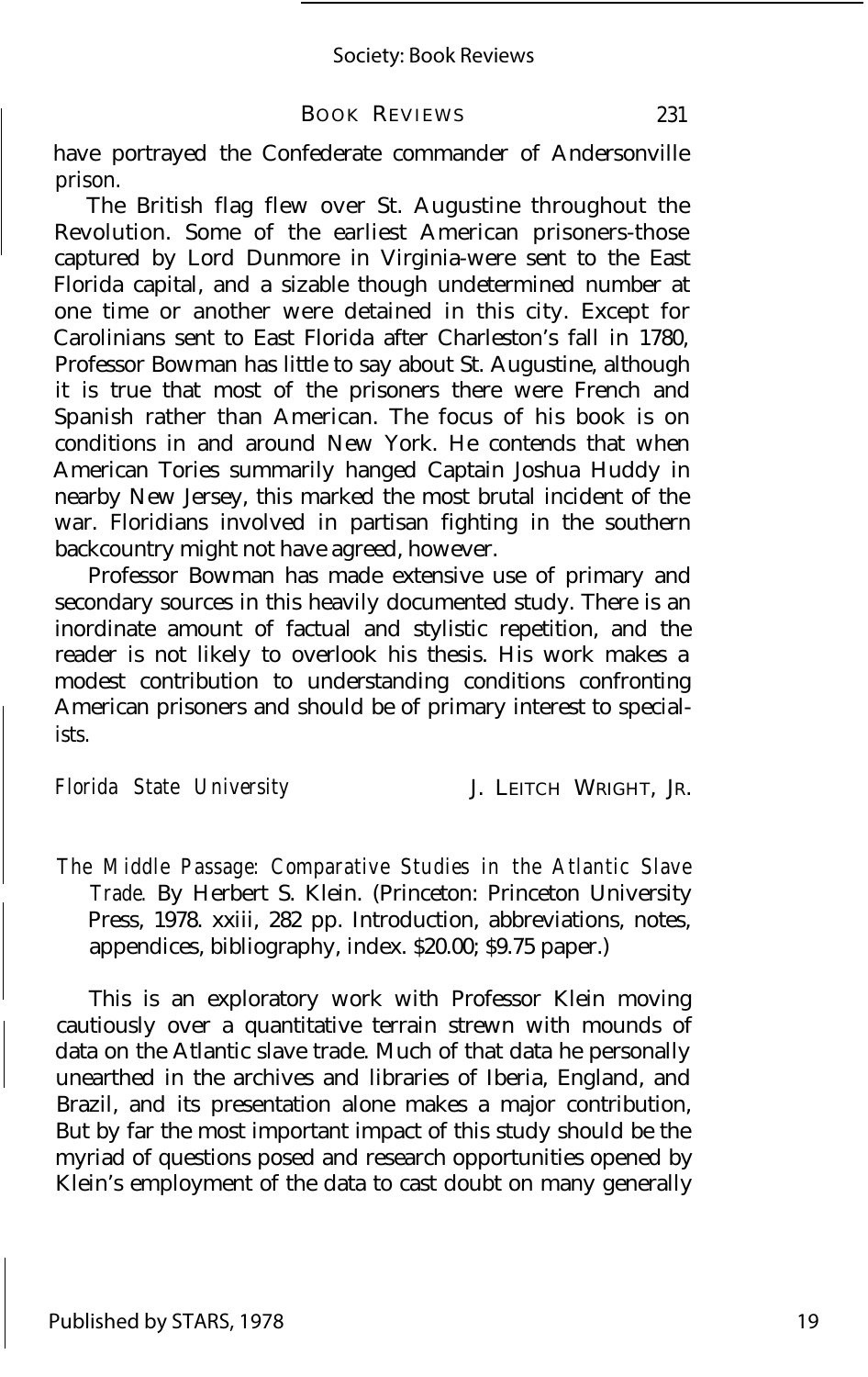Florida Historical Quarterly, Vol. 57 [1978], No. 2, Art. 9

# 232 FLORIDA HISTORICAL QUARTERLY

accepted tenets regarding the traffic. For example, his figures on mortality during the middle passage suggest a remarkable similarity of rates regardless of the nationality of captain and owners. Moreover, the rate of slave mortality aboard ship was (at least for the eighteenth century) about the same level as that sustained by European immigrants, soldiers, and convicts making the Atlantic crossing. And perhaps most startling, the cause of slave mortality does not seem to be "directly related to the manner of carrying or crowding the slaves" (p. 229).

The study examines in demographic detail the slave trades of Brazil (and that country's internal traffic), eighteenth-century Virginia and Jamaica, along with the French traffic and Cuba's nineteenth-century trade. The focus then is comparative over time. As might be expected, given Klein's preoccupation with the lesser known Brazilian slave trade over the past few years, it is this story which dominates, preempting about half of the books pages. Cuba and Virginia by contrast are disposed of in about twenty pages each; thus treatment of the respective slave traffics is far from uniform.

In every case, however, the author attempts to provide a notion of the total volume of the traffic, its African sources, shifts in regions of supply, seasonal variations, an age/sex breakdown of the black cargoes, an estimate of middle passage mortality, and in some cases the profitability of the trade. A comparison of the individual trades employing these categories in turn leads to one of the book's major conclusions - that a "surprising similarity" existed between them (p. 228).

A bonus for the general reader is a truly masterful introductory chapter which examines "the American demand for slaves and the Afro-American patterns of settlement" in the hemisphere, and in the process neatly summarizes the history of New World slavery. For researchers, the concluding chapter which posits a number of tantalizing questions generated by the study should have a stimulating impact.

The book does contain one or two surprising errors such as Klein's assertion (p. 225) that the Cuban slave trade only became "illegal" in 1835 with the signing of the Anglo-Spanish slave trade treaty. But the reference here is to the second such treaty. The first Anglo-Spanish treaty prohibiting the traffic was signed in 1817, to become fully effective in 1820. Again Klein (p. 200)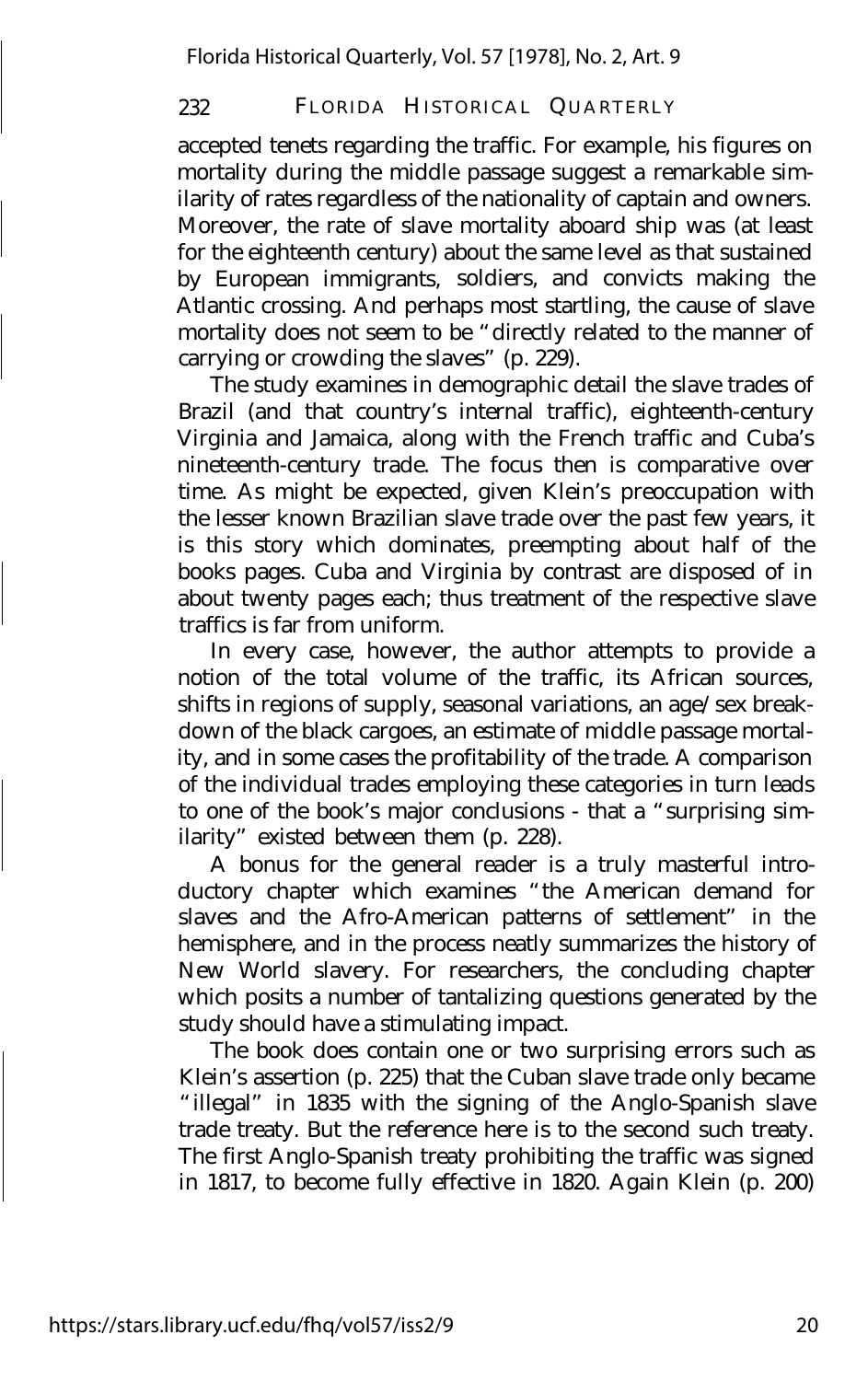#### BOOK REVIEWS 233

asserts that yellow fever was a "primary killer" of slaves during the middle passage which is highly doubtful. Finally, although not an error, this reader at least was puzzled by Klein's perplexity regarding the peak season for slaves entering the Caribbean. The months were January through June, a phenomenon which he tentatively concludes was probably related to the peak harvesting months for sugar when planters had ready cash, even though he acknowledges that planters usually bought slaves on credit. Yet a much simpler explanation could be that since the time of Columbus sailors in the region had been acutely aware of the hurricane season which persists from July through November.

A final complaint concerns the index, which is skimpy and will tend to limit or at least make frustrating the use of this book as an important reference tool. On the other hand, the footnotes are massive and highly informative, and the bibliography reflects Klein's mastery of the important literature on both the slave trade and slavery. Without question then the book makes an extremely important contribution to this literature while standing apart as one of the few truly comparative efforts in that historiography to date. The study is a credit both to the author and his publisher.

*Bowling Green State University* **KENNETH F. KIPLE** 

*"Dear Mother: Don't grieve about me. If I get killed, I'll only be dead." Letters from Georgia Soldiers in the Civil War.* Edited by Mills Lane. (Savannah: The Beehive Press, 1977. xxxiv, 353 pp. Introduction, notes, bibliographical note, illustrations. \$25.00.)

The Civil War still intrigues Americans. More than 600,000 men died in that holocaust which marked a great turning point in the nation's history. Now, more than a century later, the ordinary rebel soldiers who fought and lost a war to destroy the Union and preserve slavery remain a fascinating host.

What made these obscure fellows tick? What were they really like and what really motivated them to fight so hard in a lost cause? Years ago Professor Bell I. Wiley waded through voluminous collections of soldiers' letters to the folks at home and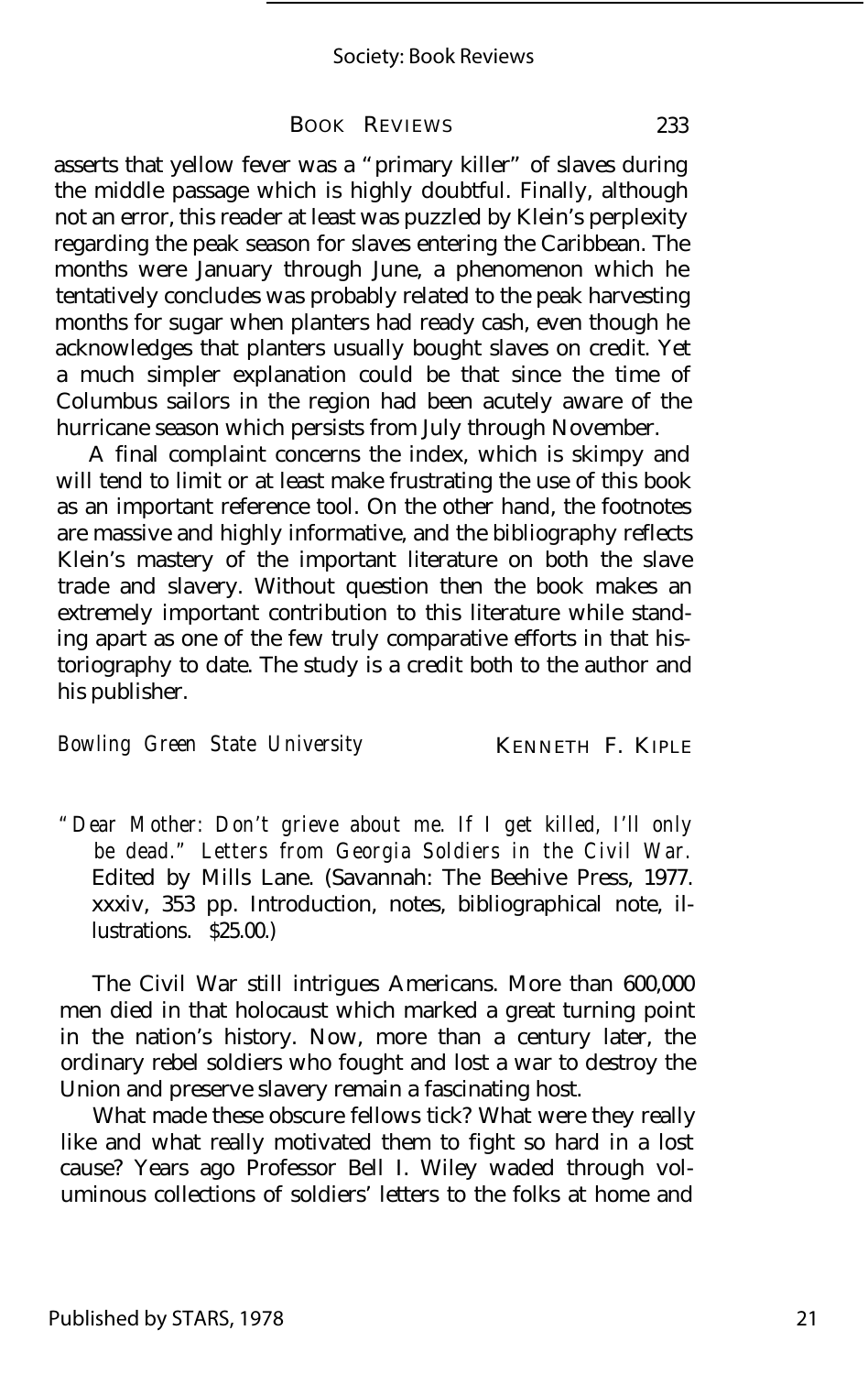other primary sources, and then in 1943 published *The Life of Johnny Reb* which presented a clear, relatively complete picture of the ordinary Confederate soldier. Now Mills Lane, editor of the Beehive Press in Savannah, has repeated some of Wiley's research and selected 300 letters from Georgians in the rebel army to paint a similar picture.

Johnny Reb from Georgia was a semi-literate but provincial country boy, optimistic, aggressive, closely bound to family and friends, tough and lethal in combat. Some were stern, fundamentalist Protestants, but others were incurable hell-raisers; virtually all chafed under army discipline but were stirred by martial music and military comradeship and the overall challenge of war. Most were not very political but fought to defend their old homes and new homeland from "vandal" invasion. At first stunned by the hardships and horrified by the slaughter, they soon became hardened and professional in their new calling. Best in headlong attack, hating the enemy and yet fraternizing with him too, Georgia Johnny Rebs were very much like their comrades from other southern states and, for that matter, very much like their blue-coated opponents.

Lane brings all this out effectively by a judicious selection of soldiers' letters in manuscript collections at Emory University, the University of North Carolina, Duke University, the University of Georgia, the Georgia Historical Society, the Atlanta Historical Society, and especially the Georgia Department of Archives and History in Atlanta. In his own words he "transcribed each letter as if it had been spoken rather than written." This procedure increases the readibility of the letters but also reduces their authenticity.

This volume is strengthened by numerous illustrations, but an additional bit of artificiality could have been avoided by omitting the stiff, unnatural Currier and Ives lithographs and mixing more actual photographs in with the contemporary drawings by A. R. Waud, Arthur Vizetelly, and others. Lane did use a few of the photographs he first employed so skillfully to illustrate his *The People of Georgia* in 1975, but he could have used more photographs which so relentlessly "tell it like it was." Especially effective would have been photographs of young Georgians like Edwin Jennison and Thomas Jefferson Rushin who never returned from the Virginia front.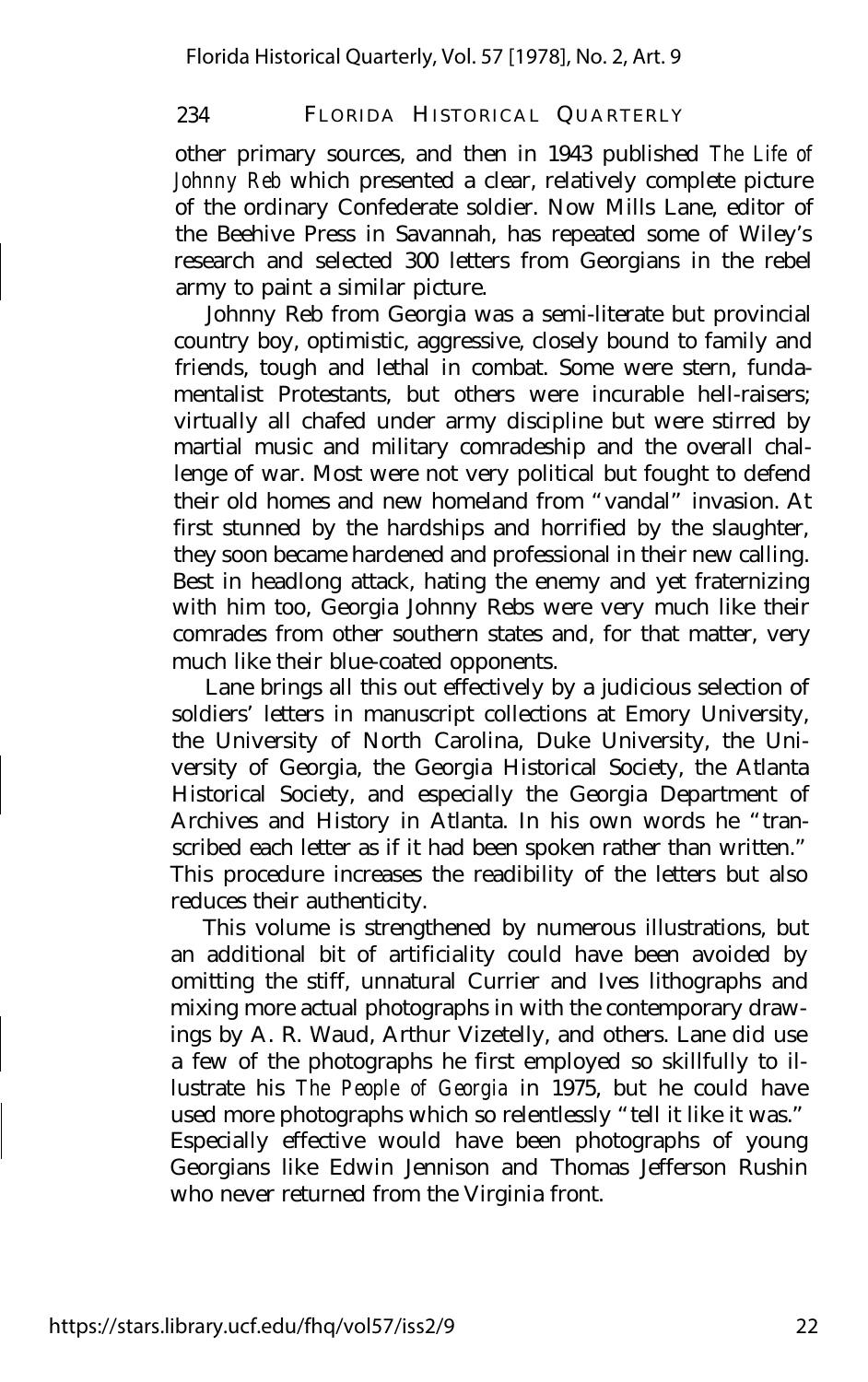BOOK REVIEWS 235

The twenty-page introduction could have been written a little more smoothly and precisely, and the editor's transitional entries could have been a little more lively and less statistical, but overall this volume is well-done and worthwhile. Even better, the Beehive Press continues its fruitful collaboration with the Stinehour Press in Vermont, and this book is beautifully printed. In an age of increasingly shoddy printing this volume was made to last, and it is definitely worth keeping.

*University of Georgia* F. N. BONEY

*The Wheel of Servitude: Black Forced Labor After Slavery.* By Daniel A. Novak. (Lexington: University Press of Kentucky, 1978. xvii, 126 pp. Foreword, acknowledgments, introduction, conclusion, notes, bibliographical note, index. \$9.50.)

The reader expecting a history of black forced labor will be badly disappointed in this slim volume. The author decries the lack of a definitive study of peonage, but his own survey is brief and superficial. He has done no primary research except in court records and seems unfamiliar with many useful secondary works. He condemns the Freedmen's Bureau without consulting the vast collection of Bureau records. Even the secondary studies may have been read too hastily. He describes Professor George Bentley's history of the Freedmen's Bureau as "merely a restatement of Paul Pierce's 1904 work. . . ." Had he studied Reconstruction literature more thoroughly he might have gained a greater understanding of how and why contract and crop lien systems developed.

While Professor Novak failed to fill the need for a "definitive" study of peonage, his book is not without merit. His research is weak in some areas, but he poses some searching questions. For example, why has there been much less concern with economic freedom than with civil rights? Why did the Freedmen's Bureau which often protected former slaves issue labor regulations that were sometimes little better than the black codes? Why did the Republicans in the South, many of whom were black, do so little to destroy the peonage system? The Republicans emphasized suffrage, education, and desegregation, but their "legislation on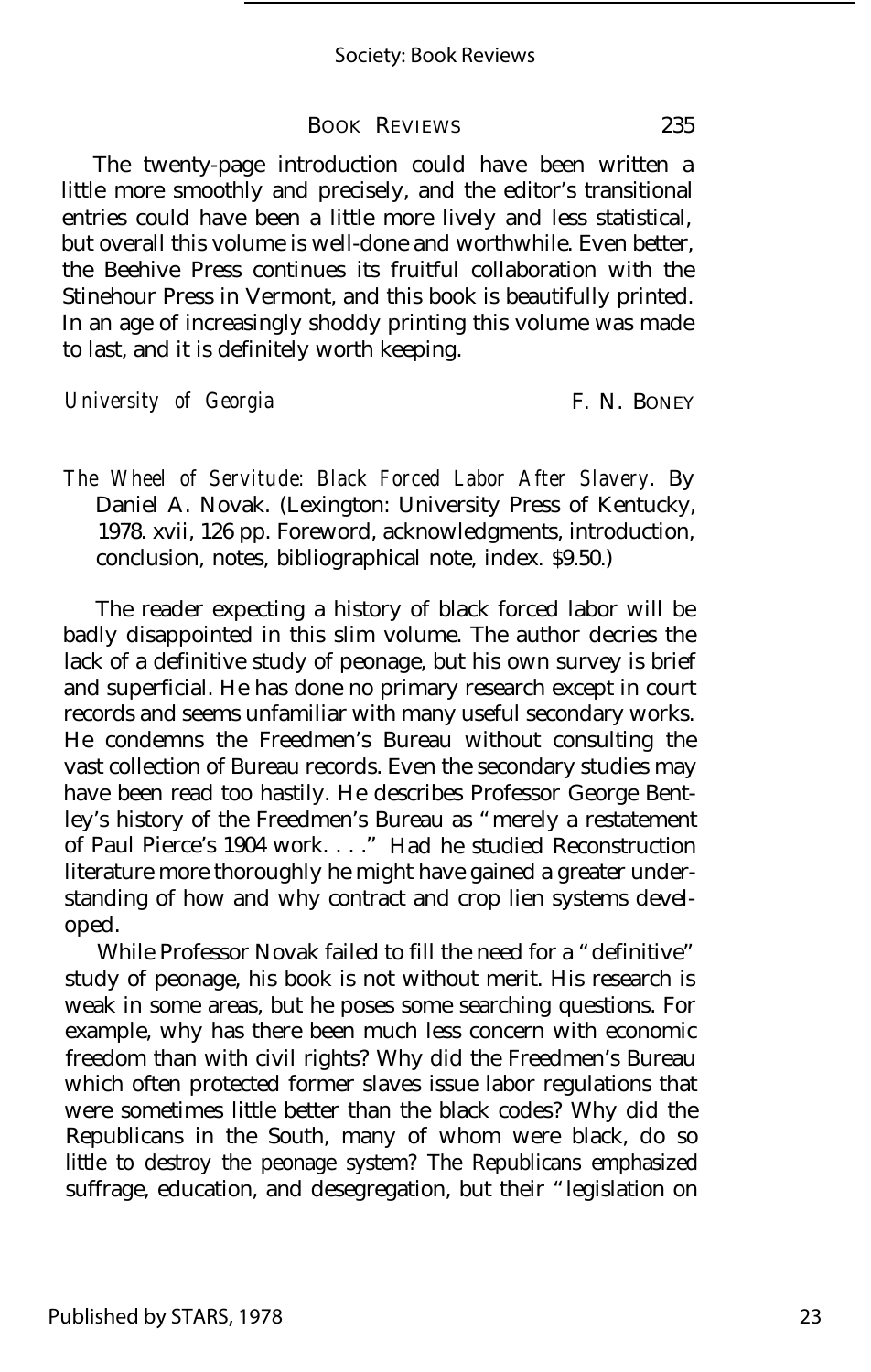labor was essentially conservative, if any positive action was taken at all."

The second half, and stronger portion of the book, is essentially a legal study detailing the laws which supported and which should have ended forced labor. The federal government did not become concerned with the southern peon until the twentieth century and even then, the author believes, "it was the horrendous idea of white peonage which provided the final spur to federal interest in the area." Federal interest proved of little value to those in peonage since the "whole array of the federal legal machinery" was impotent. Even at times when the Justice Department was committed to ending peonage its sectional aspect, local opposition, difficulty of prosecuting peon masters, and racism made its eradication difficult. Moreover, peonage victims were seldom articulate protesters, especially when local officials cooperated with their "masters."

In 1969 the *New Republic* printed an article on peonage in Florida with descriptions of the peon's status similar to reports made during Reconstruction. Peonage still exists in the South, though on a smaller scale and, the author contends, actually seems to be spreading with the use of immigrant Mexican laborers in the West. Peonage obviously violates fundamental human rights and, in Professor Novak's words, "Its continued occurrence, however sporadic and illegal, . . . reflects shamefully on the American system of justice."

*Florida State University* JOE M. RICHARDSON

*Race Relations in the Urban South, 1865-1890.* By Howard N. Rabinowitz. (New York: Oxford University Press, 1978. Foreword, preface, acknowledgments, maps, notes, a note on sources, index. \$17.95.)

As part of *The Urban Life in America Series,* which now numbers some two dozen titles, *Race Relations in the South, 1865- 1890* is, in a way, two books, but not two books of equal merit. First and best, it is the story of the urban life of blacks in five representative southern cities-Atlanta, Montgomery, Nashville, Raleigh, and Richmond-so that the deep South, the upper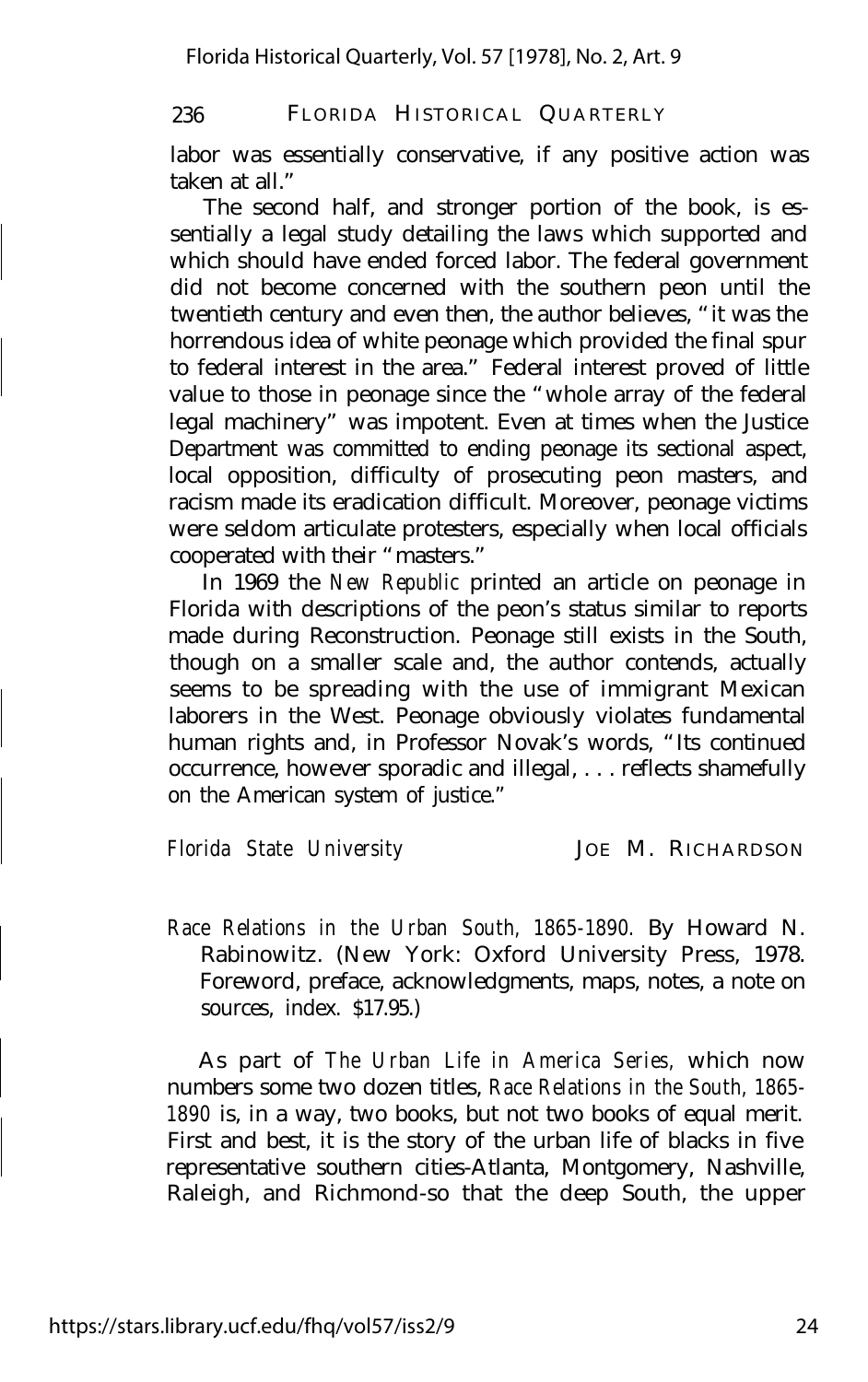#### BO OK REVIEWS 237

South, and the border South are all represented. Nearly all facets of black life in these cities are treated: from migration into the urban environment to housing and making a living; from justice to education and religious life; and from health and welfare services to public accommodations and politics. Of course black life was not always the same; it was not equal, in these five representative cities. For instance, and in general, blacks in Atlanta and Montgomery were less well-off than those in Nashville, Raleigh, and Richmond. But then not only were racial relationships generally less amicable and amiable in the deep South states of Georgia and Alabama than they were in the border and upper South states of Tennessee, North Carolina, and Virginia, for in Atlanta and Montgomery Negroes ceased to be a meaningful political force as early as the mid-1870s. And without political power, powerlessness in other areas followed. This part of Rabinowitz's book is well done and useful, while it does not have to be convincing, because there is no thesis involved.

The "other" book included here is more controversial, since it represents the culmination of a thesis that Professor Rabinowitz has earlier put forth in scholarly articles: namely, that the "forgotten alternatives" of C. Vann Woodward to the world of segregation that marked the whole South by the very early twentieth century were not those of frequent integration and generally more amicable and amiable racial relationships, but rather outright exclusion. If this is so, then the coming of segregation, whether de facto or de jure, represented an improvement in the lot of southern blacks, even if the equal part of "separate but equal" did somehow almost invariably get lost along the way, whether on the trains, in the theatre, or in the public schools. Rabinowitz writes: ". . . before the resort to widespread *de jure* segregation, *de facto* segregation had replaced exclusion as the norm in Southern race relations" (p. 332). He concedes, however, that, "Race relations in public accommodations were relatively fluid. Unlike welfare and education, *de jure* segregation was not widespread until after 1890," which, of course, is true. But, he continues: "Nevertheless, *de facto* segregation generally prevailed," if not outright exclusion. That claim is a good deal less demonstrably true, as is the one that generally blacks were confined to the smoking and second-class cars, and occasionally to separate first-class accommodations. It is also Rabinowitz's con-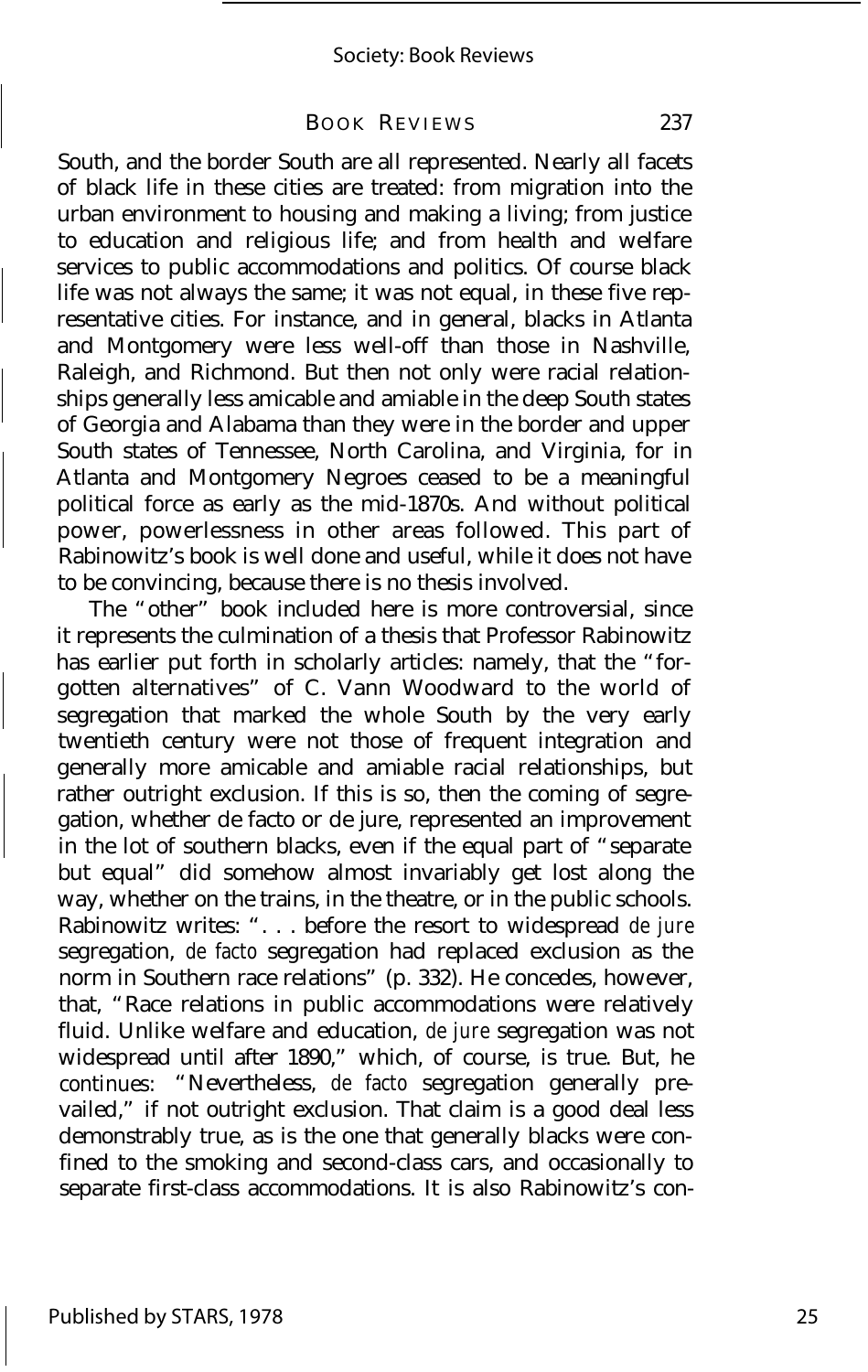tention that when integration did occur in public accommodations, it was "at the initiation of whites, and was confined as a rule to the least desirable facilities-cheap inferior restaurants, second-class and smoking cars on trains" (p. 197). Contemporary sources cited for these claims are chiefly newspapers.

Rabinowitz rides his thesis that exclusion was the "forgotten alternative" to segregation too hard, not that the thesis does not have some merit in a world where *inconsistency -* not integration, not segregation, not exclusion - was the chief hallmark of racial relationships. Of course southern blacks often met a wall of exclusion, just as they also frequently came up against the humiliations of segregation, but one should not dismiss such contemporary observations as those of Orra Gray Langhorne, an upper-class white Virginian who wrote in 1890: "Colored people move about *a* great deal these days, and so far *as* those seen in my frequent trips through Virginia, they travel in cars occupied by the general public without regard to 'race, color or previous condition of servitude.' " And scarcely being one to frequent the "cheap, inferior" establishments, where, Rabinowitz says that whites sometimes initiated integration, Mrs. Langhorne wrote in 1881 that while in Staunton, Virginia, she stayed at the Virginia House, which had accommodated Frederick Douglass just a few months earlier.

In truth, it is high time that scholars stop trying to prove or disprove the "forgotten alternatives" thesis of C. Vann Woodward, which is now twenty-four years old, because we all tend to select our evidence, depending upon whether it supports our contentions or not. To this reviewer, the word "inconsistency" is the most credible description of the world of southern racial relationships prior to the enactment of de jure segregation. Aside, therefore, from pushing his exclusion thesis beyond the bounds of tenability, Rabinowitz has produced a fine book, one of thoroughness, perceptiveness, and sensitivity.

*University of Georgia* CHARLES E. WYNES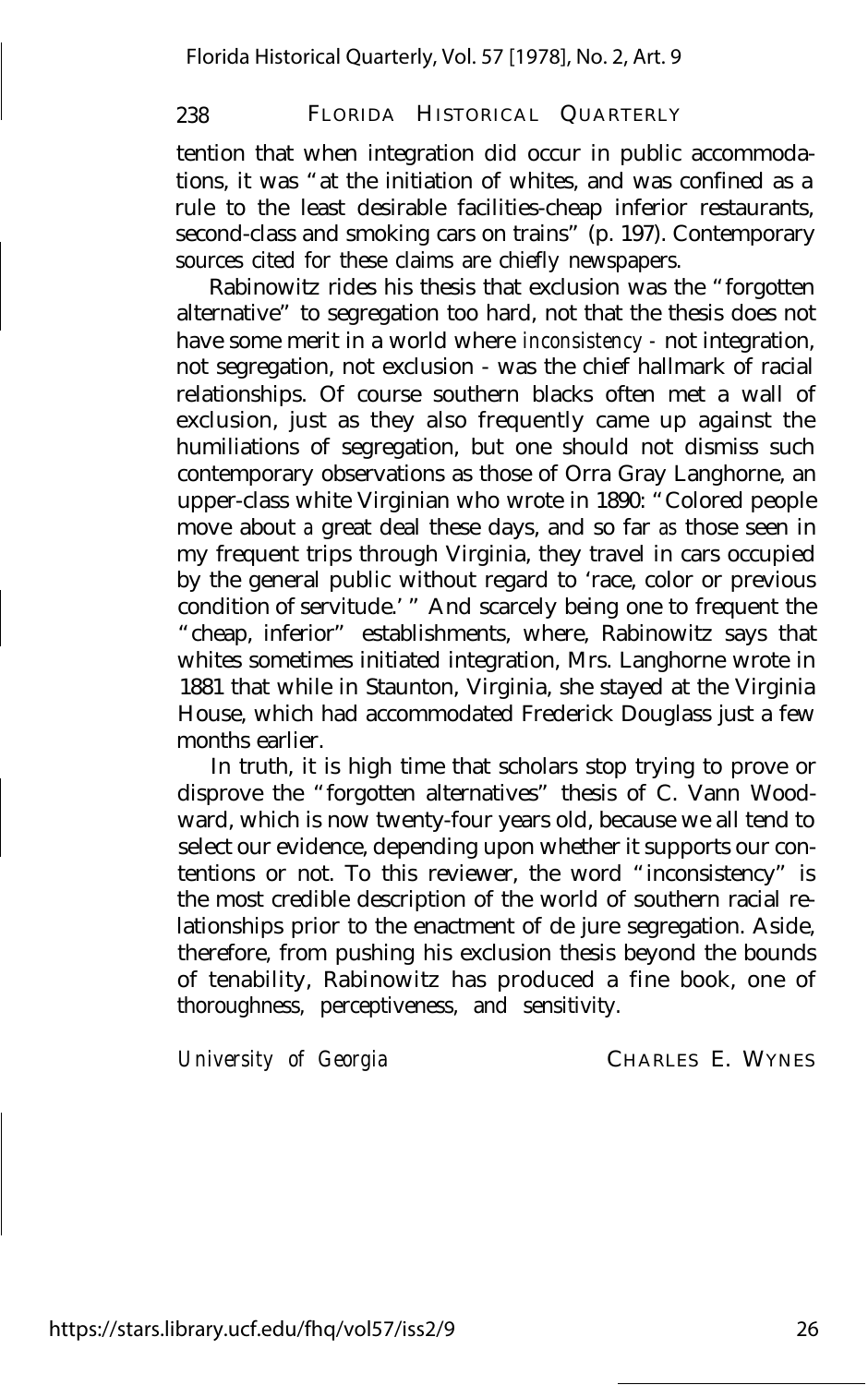#### BOOK REVIEWS 239

*Essays in Southern Labor History: Selected Papers, Southern Labor History Conference, 1976.* Edited by Gary M. Fink and Merl E. Reed. (Westport, Connecticut: Greenwood Press, 1977. xv, 275 pp. Preface, introduction, notes, comments, tables, appendix, index. \$19.95.)

The twelve essays presented in this volume were selected from papers delivered before the Southern Labor History Conference held in Atlanta, Georgia, in the spring of 1976. This conference was the outgrowth of the establishment of the Southern Labor Archives at Georgia State University. During the conference it was also decided to organize a Southern Labor History Association "to encourage the study and understanding of the rise and development of organized labor in the South and to promote the dissemination of that knowledge."

In line with that philosophy the essays are a good contribution. Melton A. McLaurin's "The Knights of Labor: Discord and Accommodation" dealt with the internal dissentions faced by the Southern Knights. Lack of effective leaders, McLaurin finds, was one of the union's most serious problems in the South. Some, such as C. B. Pendleton of Florida, used the Knights primarily to advance political careers while others who were not native Southerners encountered problems of acceptance in southern states. The race issue presented another dimension to the problems of the Knights in the South.

In dealing with the participation of black mine workers in the West Virginia coal industry in the period 1880-1894 Stephen Brier found that black workers used union organization as the vehicle through which they tried to better both their economic and social positions. Bruce Raynor presented an interesting analysis of the recent controversy between the J. P. Stevens Corporation and the Textile Workers Union of America and the Industrial Union Department of the AFL-CIO. Raynor's objectivity might have been influenced by the union positions he held as well as his direction of a boycott during a strike in Andrews, South Carolina. Daniel P. Jordan presented an excellent and well-written appraisal of the "Mingo War," a strike fraught with violence in the coal fields of Mingo County, West Virginia, in 1919-1922. Jordan holds that union recognition and the right of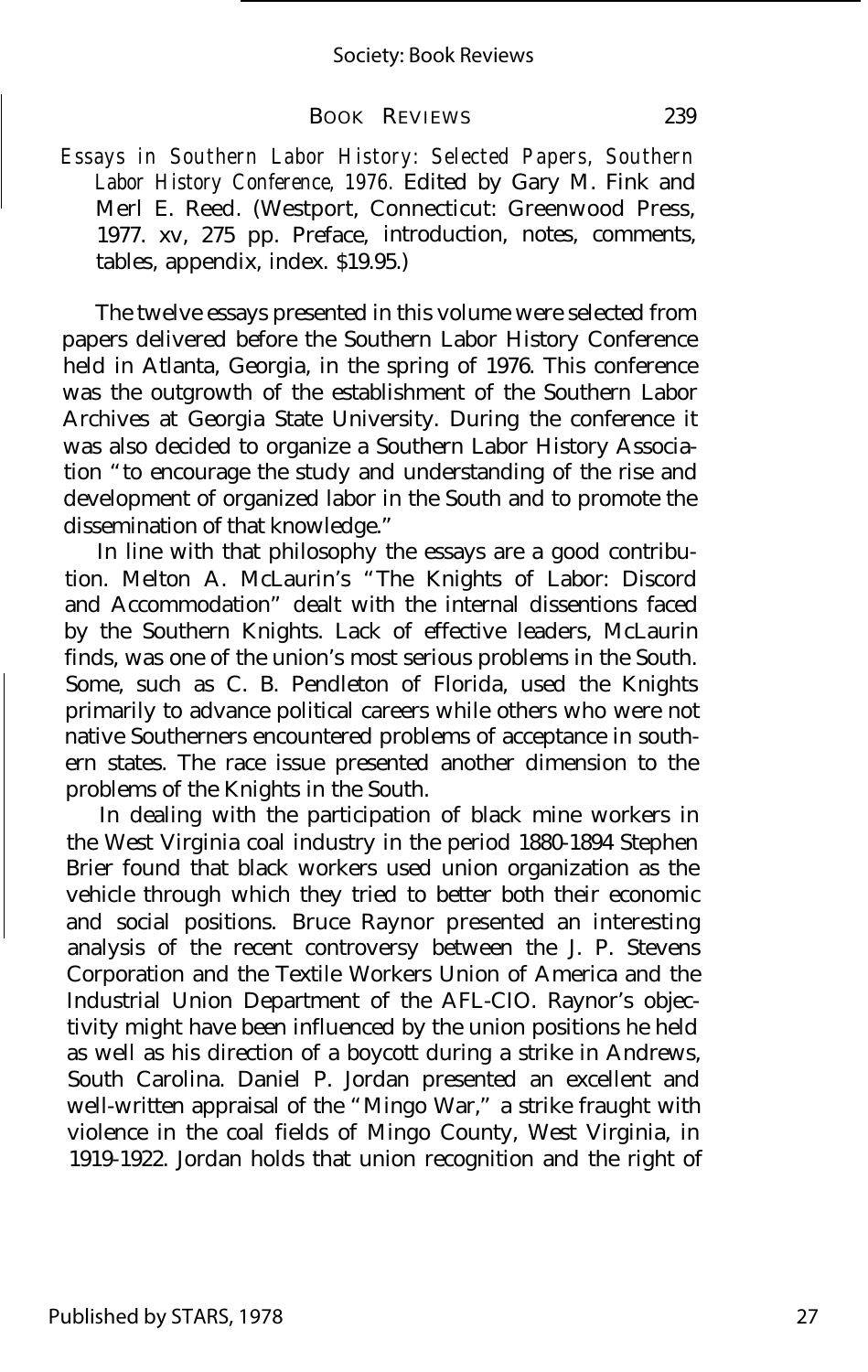collective bargaining was a stronger issue during the strike than salary considerations.

In dealing with the New Orleans street railway strike of 1929-1930 Gerald Carpenter found that there was considerable public support for the workers which greatly assisted them in the final determination of the strike and challenges the position that Southerners were always hostile to labor unions. James W. May's essay covered the transit strike in Atlanta in 1949 which saw considerable hostility toward the strikers from both business interests and the public. James C. Maroney analyzed the 1917 strike in the Texas-Louisiana oil fields which witnessed the oil producers successfully resisting union organization even though the dispute was mediated by the Wilson Administration. The strike's failure caused Gulf Coast oil workers to join with their counterpart in California and form a national union. Clyde Johnson, a retired union business agent wrote on unionization of oil workers during World War II.

The essays are not, nor were they intended to be, a history of organized labor in the South. They do offer worthwhile information to the historian of southern labor and will be consulted in future studies. More information from the editors would have been useful but as the work stands it is a good job. It is fortunate that the quality of scholarship represented in the book is higher than the quality of labor represented in its construction. The review copy, which bore an Atlanta union printing trades label, fell apart while being read.

*Florida State University* EDWARD F. KEUCHEL

*South Atlantic Urban Studies, Volume 2.* Edited by Jack R. Censer, N. Steven Steinert, and Amy M. McCandless. (Columbia: University of South Carolina Press, 1978. xi, 319 pp. Introduction, notes, contributors, index. \$14.95.)

The second volume of *South Atlantic Urban Studies* is divided into three separate parts: South Carolina Society and Culture; Essays and Articles [on various urban-related topics]; and Book Reviews. By far the strongest of the three parts is the one devoted to South Carolina society and culture. The articles were orig-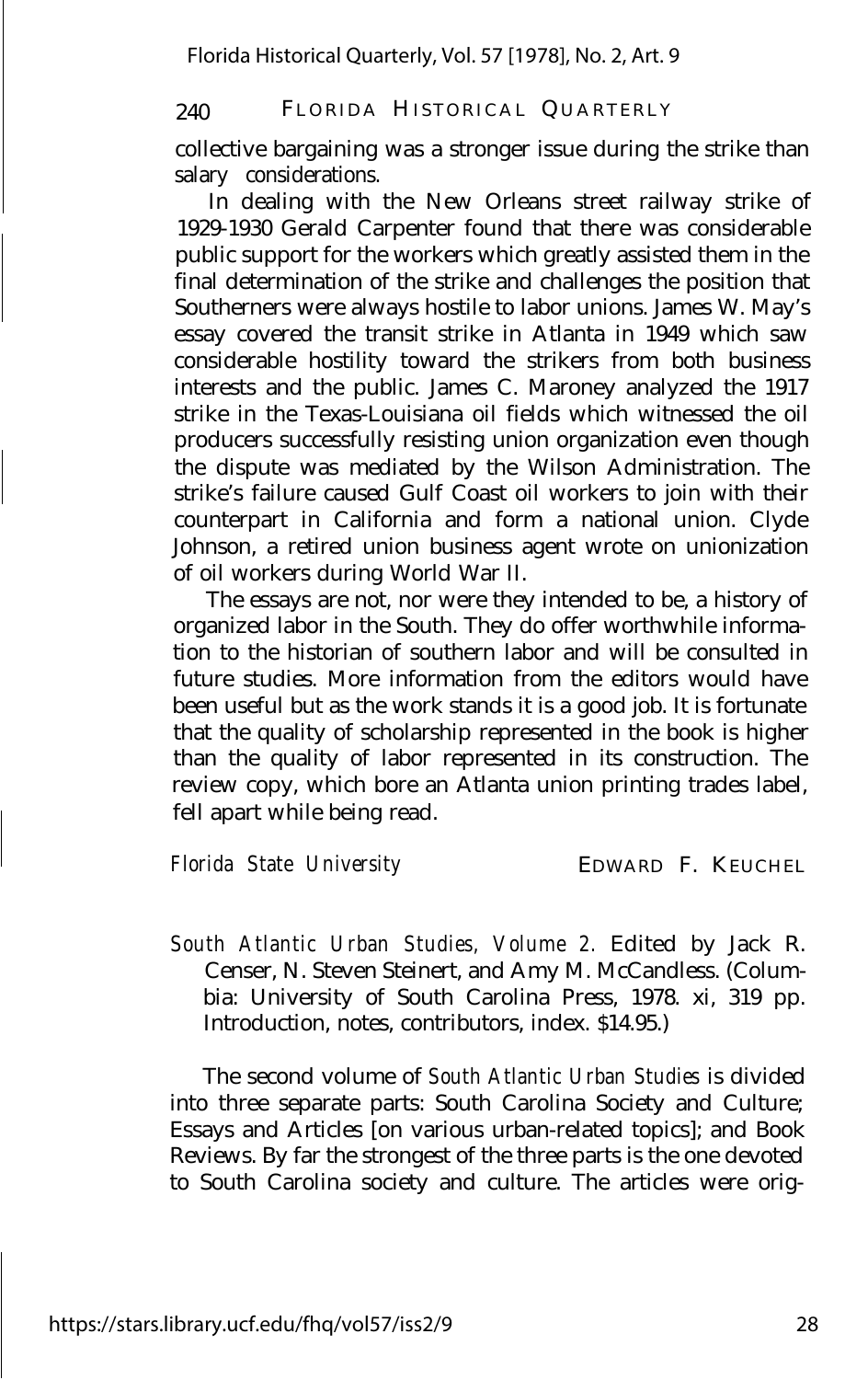#### BOOK REVIEWS 241

inally papers presented in March 1976 at a conference sponsored by the College of Charleston's Urban Studies Program.

"Women in a Plantation Culture: Or What I Wish I Knew about Southern Women" by Anne Firor Scott is a call for an examination of the role of women in southern society. In so doing she poses intriguing questions about the influence of women in the twentieth-century South-particularly during the segregation crises of the 1950s. George M. Frederickson's "Masters and Mudsills: The Role of Race in the Planter Ideology of South Carolina" argues vehemently that Carolinians' Negrophobia led directly to secession. The effectiveness of his argument is diminished by the grandiloquence found in the opening paragraph, "Here [in the South Carolina lowcountry] one could find great houses to rival the country seats of the English gentry, slave quarters large enough to be villages." It is ironic that he begins his neoabolitionist treatise with a strong dose of moonlight and magnolias.

In "Education for Life: The Penn School Experience" Elizabeth Jacoway convincingly concludes that the Penn School experience "was a missionary program of 'uplift,' designed primarily to calm Northern fears. It was not an accommodation to Southern needs and demands." Nineteenth-century "industrial education" really should be defined as "industrious" in the best old New England Yankee tradition. The Penn School followed in the pattern set at Hampton Institute in Virginia. Northern philanthropy funded Penn School. Although the motives behind industrial education" might not have been the most enlightened, they were worthy. Herbert Gutman's "Slave Culture and Slave Family and Kin Network: The Importance of Time" is a brillant methodological essay. One should not stop with this appetizer but go immediately to his monograph *The Black Family in Slavery and Freedom, 1750-1925.*

In "Patterns of Colonial Society: Latin America and the Caribbean, 1492-1804," Franklin Knight notes the difference between "settler colonies" and "exploitation colonies." Settlers intended to remain and reproduce their European culture in an alien environment while exploiters were money-seeking transients. The plantation economists of Latin America and the Caribbean were exploitive in nature. In contrasting the mainland colonies with those in the Caribbean Professor Knight places the former in the "settler"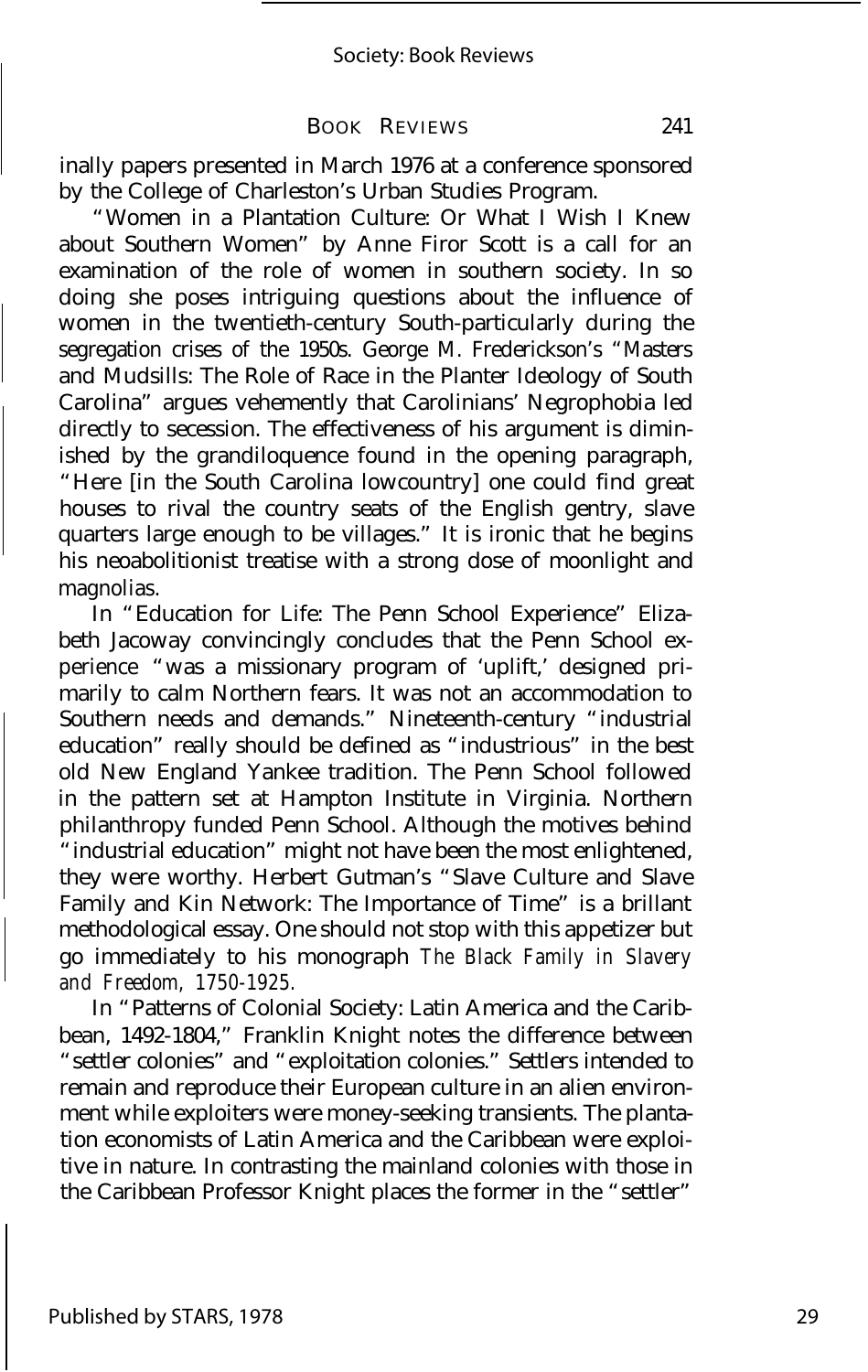column. However, the South Carolina lowcountry might better be examined as a possible entry in the "exploitation" column. Peter Wood's " 'Taking Care of Business' in Revolutionary South Carolina: Republicanism and the Slave Society" has appeared elsewhere in print. Suffice it to say that Professor Wood is continuing to mine the rich though spotty vein of blacks in eighteenth-century South Carolina.

As good as Gutman and Wood's essays were they need not have appeared here. They point up the only major criticism of this work-its tardiness. Even given the normal time lapse for the publishing process, the book is about twelve months overdue. Despite this flaw, Professors Censer, Steinert, and McCandless have produced a sound volume of high quality.

*University of South Carolina* WALTER B. EDGAR

# BOOK NOTES

*Back Home: A History of Citrus County, Florida* is by Hampton Dunn, a native of the county (Flora City). Mr. Dunn is also the author of histories of St. Petersburg, Clearwater, Tallahassee, Tampa, as well as a number of other Florida books. When Europeans first arrived along the Gulf coast in the sixteenth century they encountered the original inhabitants, the Indians. The first permanent white settler was William Turner who called his place Cedar Grove. It was located between Crystal River and the Withlacoochee. Homosassa had its beginnings in 1835, and the first land survey in this section was made that same year. Growth was steady throughout the nineteenth century, but the major population and economic development has been a phenomenon of the twentieth century. In 1887 the legislature created Citrus County, along with Pasco, from Hernando County. Four years later, 1891, Inverness was selected as the county seat of Citrus. Phosphate and citrus have played important roles in the county's economic and agricultural history. Fortunately there were good rail connections, first the Plant System and then the Atlantic Coast Line, by the end of the nineteenth century. Mr. Dunn develops his history in chronological order, but he in-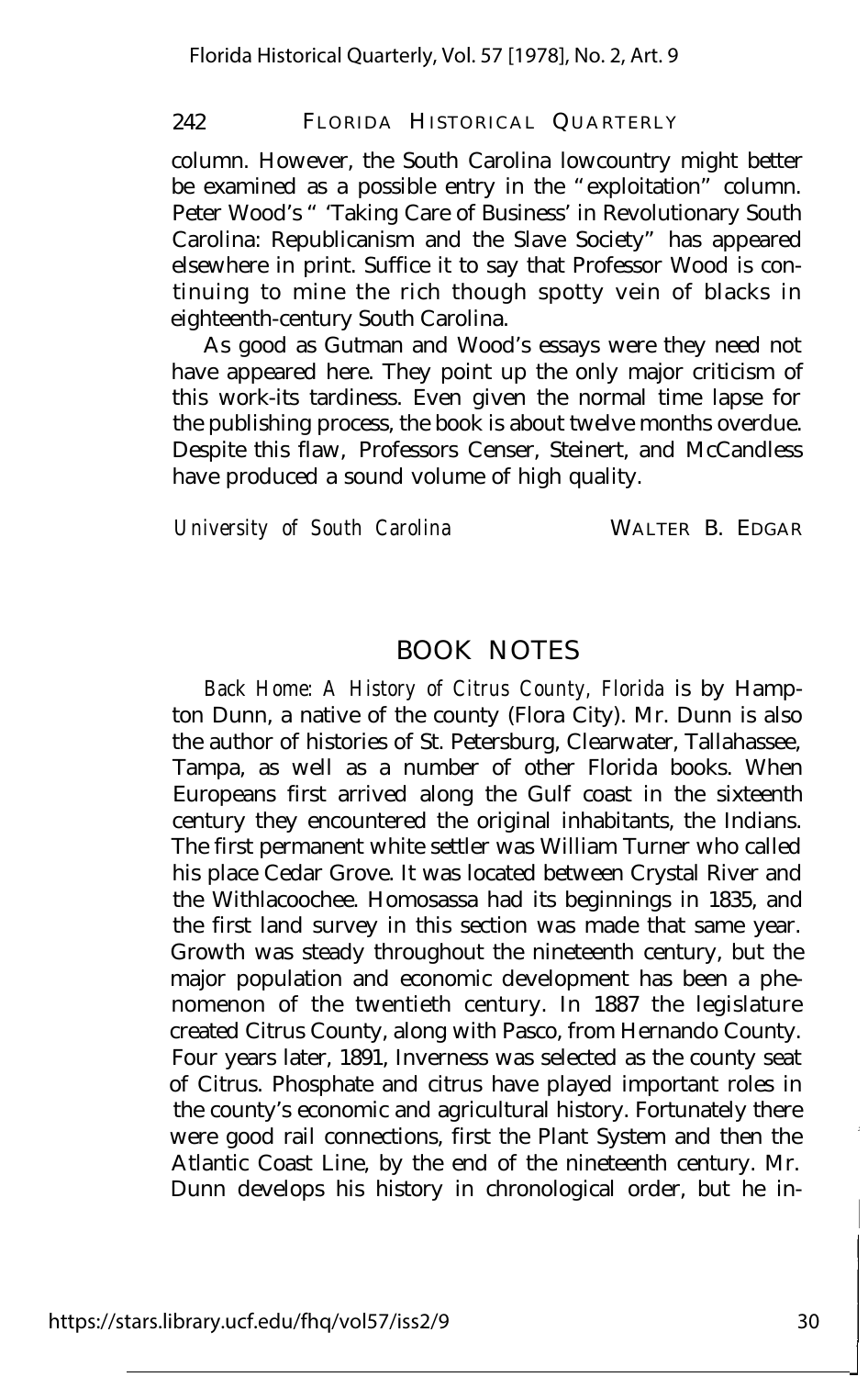#### BOOK NOTES 243

cludes material on weather, business, schools, civil and fraternal organizations, buildings, politics, and social and cultural activities. We even learn that Elvis Presley once made a movie in Inverness. Family histories, a large number of pictures, and an index add to the value of this volume. *Back Home* sells for \$23.50, including mailing. It may be ordered from the author, 10610 Carrollwood Drive, Tampa, Florida 33618, or from the Citrus County Micentennial Steering Committee, *Citrus County Chronicle,* Box 65, Inverness, Florida 32650.

*Our Worthy Commander: The Life and Times of Benjamin Pierce in Whose Honor Fort Pierce Is Named* is by Louis H. Burbey. Fort Pierce came into existence as a military supply depot in January 1838. Pierce, for whom the community was named, came from a very distinguished family. His father was a Revolutionary War soldier, and his brother Franklin was United States Senator and later President of the United States. Benjamin Pierce served in Florida on three occasions. In 1821, shortly after Florida was acquired by the United States, the Fourth Regiment, with Pierce commanding Company D, was assigned to Pensacola. He returned twice during the Seminole War, and his third Florida assignment took him into the Indian River inlet area. Our *Worthy Commander* was published by the Indian River Community College Historical Data Center, Fort Pierce, Florida 33450.

*Harriet Beecher Stowe and American Literature,* by Helen Moers, was originally presented as a paper to the Friends of the Harriet Beecher Stowe House and Research Library in Connecticut. It is mainly an analysis of Mrs. Stowe's famous book *Uncle Tom's Cabin.* There is also a short piece included on Mrs. Stowe and Mark Twain, who first met in 1868 in Hartford, Connecticut. This was about the time that Mrs. Stowe and her family were establishing a winter home at Mandarin on the St. Johns River. This monograph, which sells for \$4.00, may be ordered from the Stowe-Day Foundation, 77 Forest Street, Hartford, Connecticut 06105.

Ernest F. Dibble has published two pamphlets. One, *War Averters: Seward, Mallory, and Fort Pickens,* was published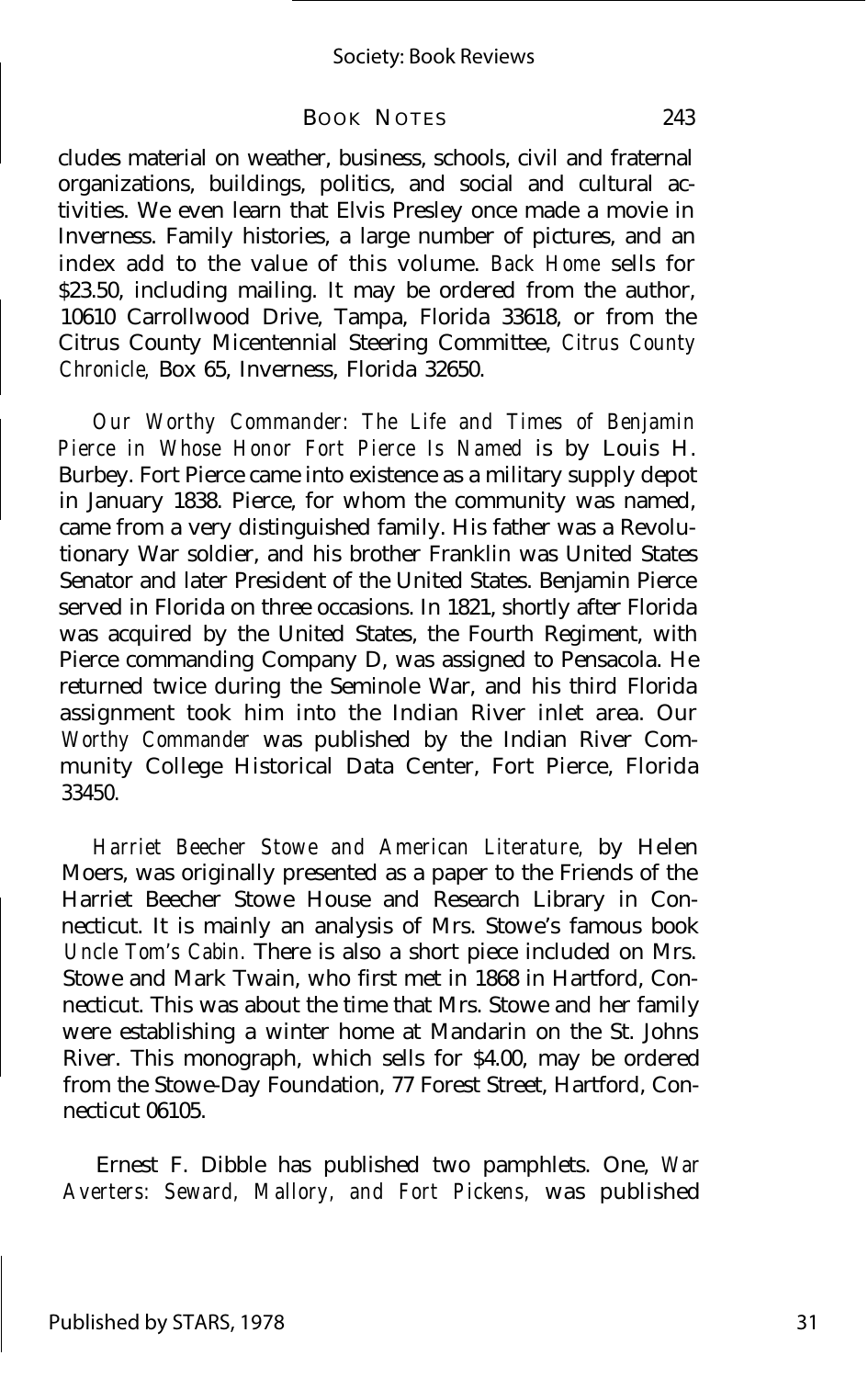originally as an article in the *Florida Historical Quarterly* (Vol. XLIV, No. 3, 1971). The second pamphlet is titled *William H. Chase, Gulf Coast Fort Builder.* Chase, who commanded Confederate troops in Pensacola in 1861, had come into that community in 1829 when he was put in charge of military construction at Santa Rosa Island. Each of Dr. Dibble's pamphlets, which include a number of pictures, sells for \$1.50. They may be ordered from Old Book Specialties Shoppe, 102 East 40th Street, Wilmington, Delaware 19802.

*Mules and Men* has long been considered one of Zora Neale Hurston's best works. Miss Hurston is recognized as one of America's great collectors of folklore of the twentieth century, and this book provides the basis for that reputation. It was published first in 1935, with a short introduction by Franz Boas with whom Miss Hurston studied. Indiana University Press, Bloomington, Indiana, has now published a paper edition of *Mules and Men* with an introduction by Robert E. Hemenway, author of the recent biography of Miss Hurston (reviewed, *Florida Historical Quarterly,* April 1978). *Mules and Men* sells for \$4.95.

*The Little Deer of the Florida Keys* is a photographic record of the Key deer, the smallest of its kind in North America. The photographs, both black and white and color, were taken by Hope Ryden who has also provided an interesting narrative. Just a few years ago, when the Key deer were threatened with extinction, members of the Audubon Society and other conservation groups geared up for action. The results were the creation of the National Key Deer Refuge, a 7,000 acre refuge that includes all or parts of eighteen keys. There were no more than twenty-five deer in the area a decade ago; now more than 2,500 can be counted. *The Little Deer of the Florida Keys* is published by G. P. Putnam's Sons, New York, and the price is \$7.95.

*Dear Jeffie* are the letters from Jeffries Wyman, Sr., first director of the Peabody Museum, to his young son and namesake. Many of the fifty-nine letters, which were edited by George E. Gifford, Jr., were written from Florida in the period from 1867 to 1874. The letters are delightful, and they describe a way of life in Palatka, Enterprise, Jacksonville, Fernandina, Old Town,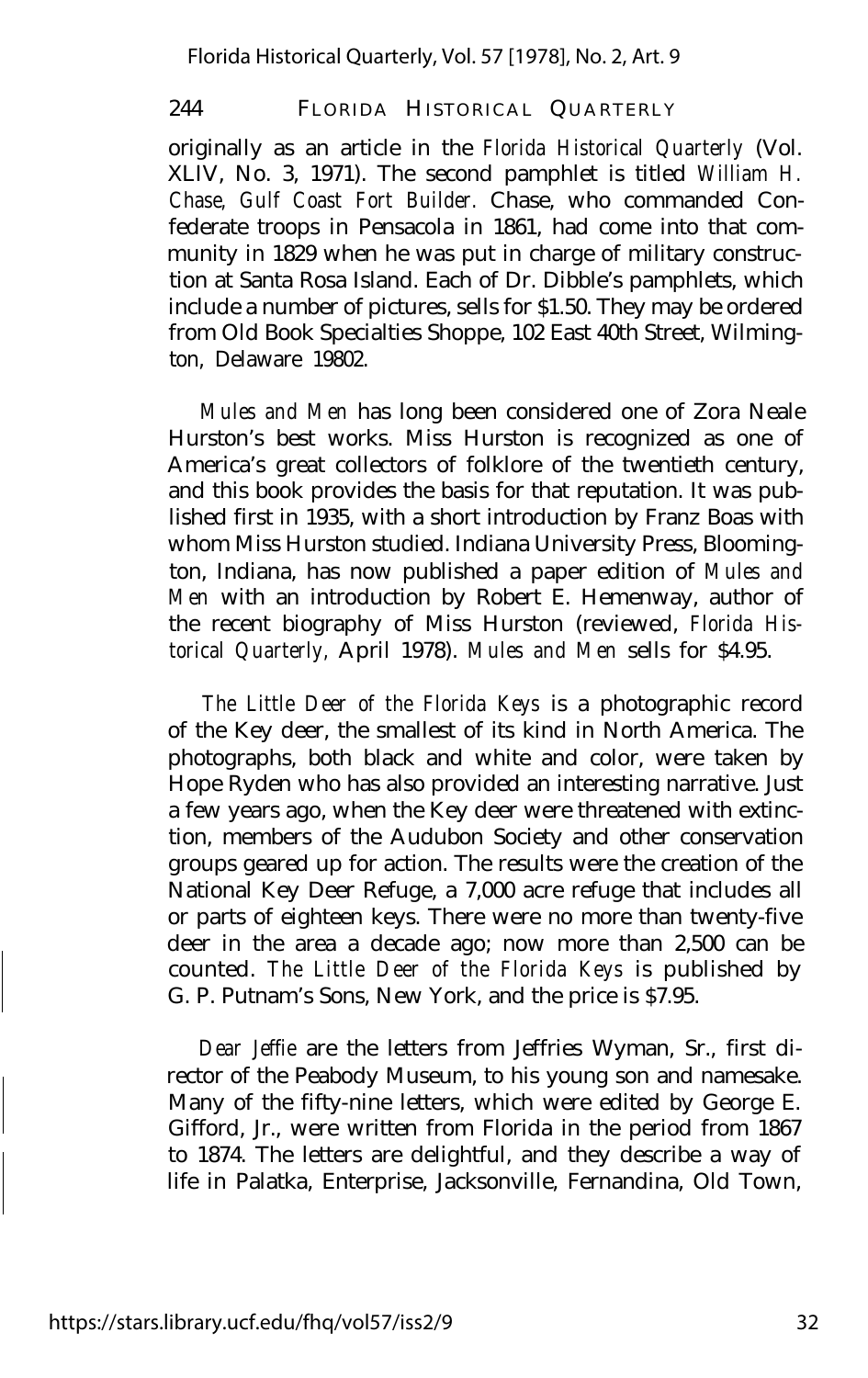#### BOOK NOTES 245

Hibernia, and Blue Springs which has long since disappeared. They also include many of Wyman's sketches. The book was published by the Peabody Museum, 11 Divinity Avenue, Cambridge, Massachuetts 02138, and it sells for \$7.50.

The Agricultural History Center, University of California, Davis, California, in cooperation with the Agricultural History Group, Economic Research Service, United States Department of Agriculture, has published an index to *Agricultural History,* covering the period from 1927 through 1976. It is a three-part catalogue index, listing the table of contents by years and volumes, all articles by author, and a subject index based upon the titles of the articles. There are a number of Florida entries. It is another in the series of agricultural references and lists being published by the Agricultural History Center. This index and the others which are still in print are available upon request.

*Stanley F. Horn, Editor and Publisher* is the published oral history interview with the long-time editor and publisher of *Southern Lumbermen,* one of oldest lumber trade journals of the United States. The interview was conducted by Charles W. Crawford, director of the University Oral History Research Office at Memphis State University, for the Forest History Society. Mr. Horn is currently state historian of Tennessee. He was one of the strongest early advocates of progressive changes in American forestry and lumbering. His work has had a major influence on Florida, the South, and the nation. He opposed the common southern practice of burning the underbrush which devastated huge tracks of woodlands, and he supported reforestation and farming. Through organizations like the Southern Cypress Manufacturers Association, National Hardwood Lumber Association, and the Hardwood Manuafacturers Association, he has many Florida connections. Mr. Horn has visited this state freqquently. *Stanley F. Horn* may be ordered from Forest History Society, Box 1581, Santa Cruz, California 95061. The price is \$17.50, plus 75 cents for postage.

*Into the Deep* by Robert F. Marx is the history of man's underwater exploration beginning in Mesopotamia 6,500 years ago. Marx traces the history of diving to modern times, and he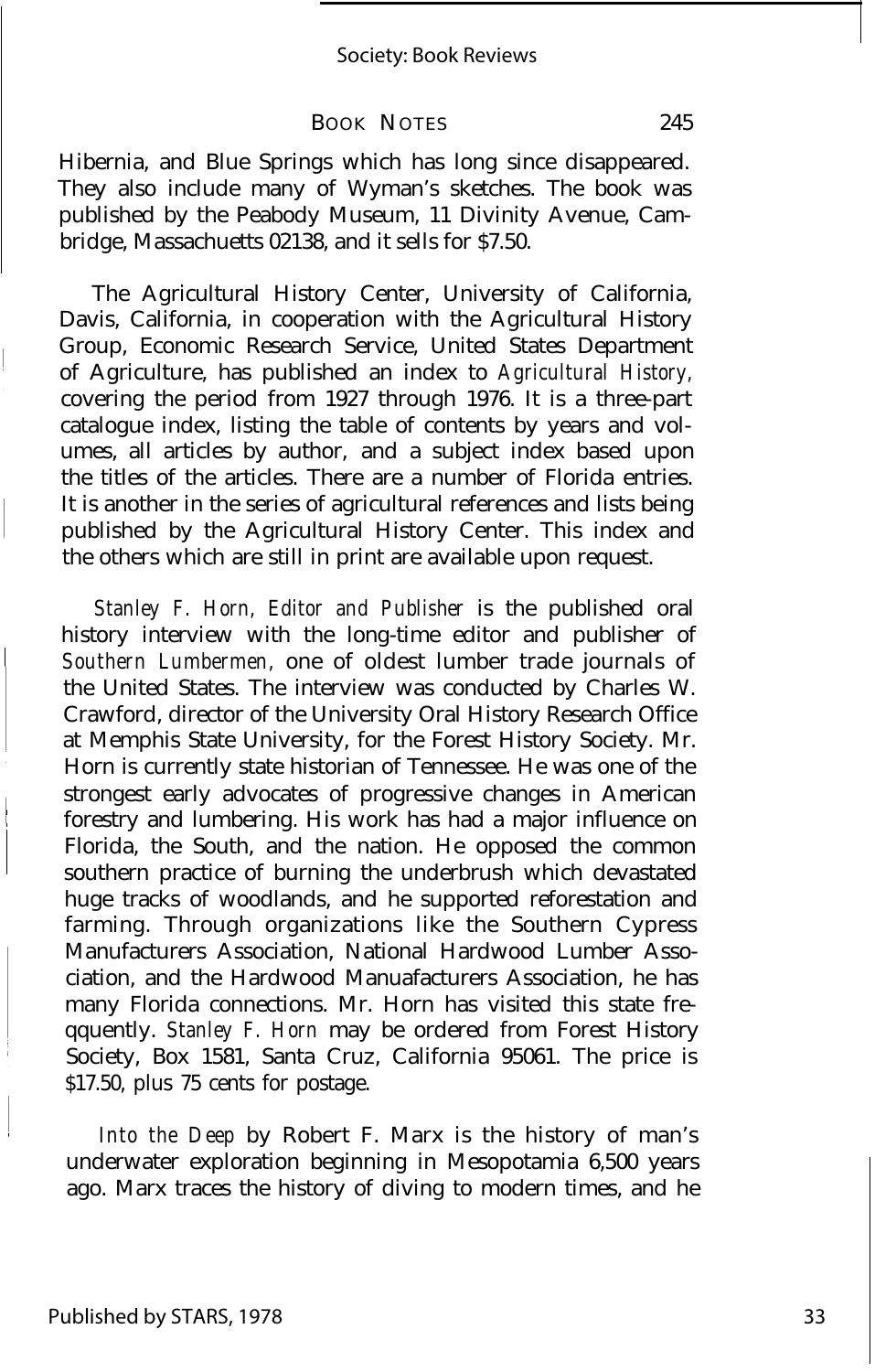Florida Historical Quarterly, Vol. 57 [1978], No. 2, Art. 9

246 FLORIDA HISTORICAL QUARTERLY

describes the origin of the equipment that is being used. His chapter, "Sunken Treasure," narrates the efforts to find and recover the Spanish treasure galleons that were lost off the Florida coast in the seventeenth and eighteenth centuries. The pictures include one of a diver at the Miami Seaquarium. The book was published by Van Nostrand Reinhold, New York, and the price is \$9.95.

Since his graduation from the University of Florida, Sterling Watson has been a teacher. One of his positions was at a Florida state prison. It was this experience that spurred him to write this novel, *Weep No More My Brother.* The setting for it is the state penitentiary at Raiford. Published by William Morrow and Company, New York, the book sells for \$8.95.

*Once a Runner* is also a novel. It was written by John L. Parker, Jr., and is the story of distance runners attending the University of Florida (thinly disguised as Southeastern University). It was published by Cedarwinds Publishing Company, Cedar Mountain, North Carolina 28718. It sells for \$4.95.

Among the ever increasing number of oral history books being published, *Our Appalachia* is one of the best. It is edited by Laurel Shackelford and Bill Weinberg under the auspices of the Appalachian Oral History Project at Alice Lloyd College. It is a collection of interviews with the mountain people and develops an important folk history of a special American subculture. The editors allowed the actual participants to tell about life as they experienced it in the early years of this century and how mountain people and life are changing as a result of industrialization, tourism, television, unions, and pressures from other powerful forces. There is a desperate effort being waged to preserve the land and the old ways, but there seems to be doubt in the minds of *Our Appalachia* narrators that this will be possible. The photographs are by Donald R. Anderson. The book was published by Hill and Wang, New York, and it sells for \$12.95.

*The Three Kentucky Presidents* (Abraham Lincoln, Zachary Taylor, and Jefferson Davis), by Holman Hamilton, is one of the volumes in the Kentucky Bicentennial Bookshelf. All of the